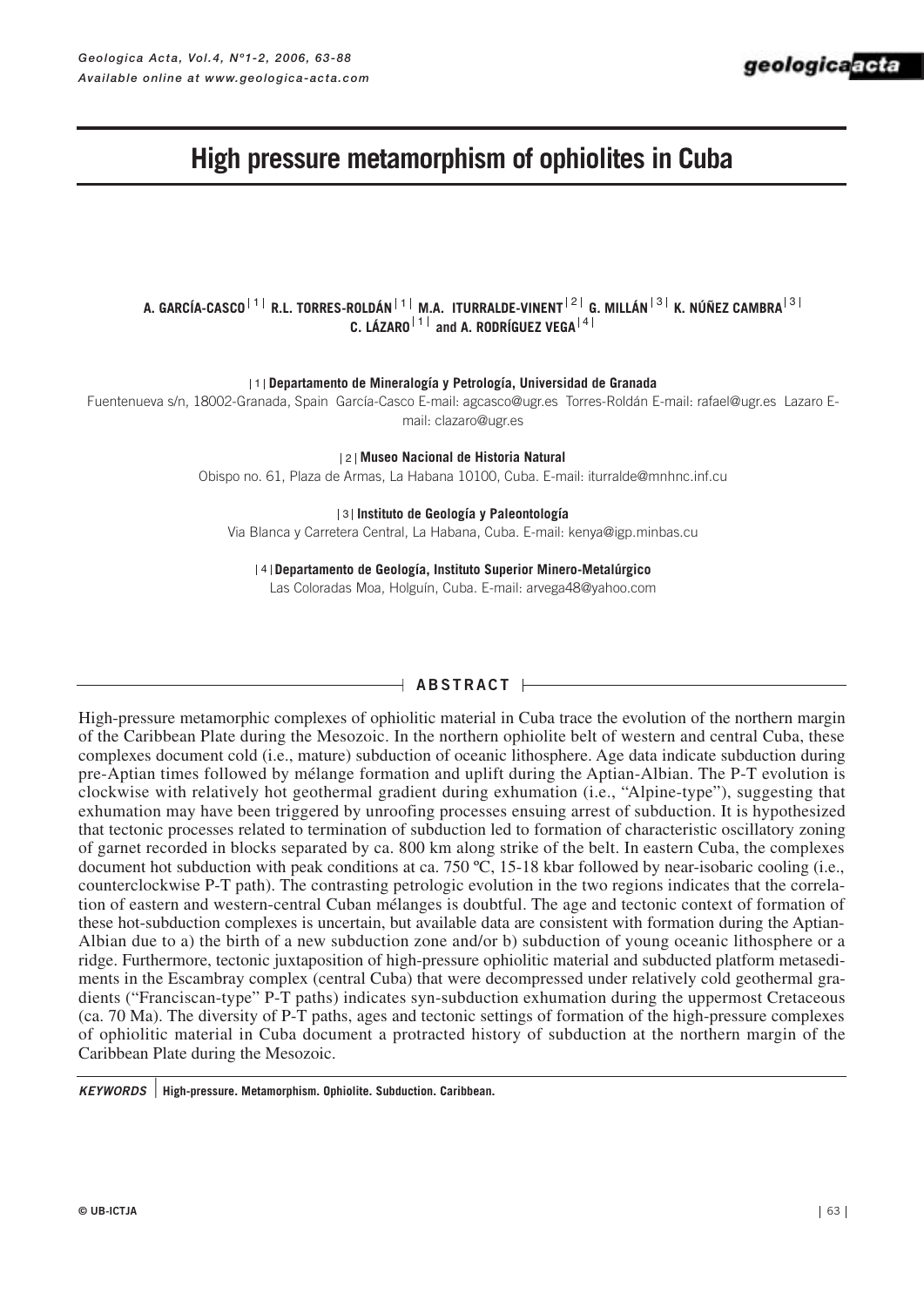#### **INTRODUCTION**

Volcanic-arc and ophiolitic rocks constitute important geological elements of the Caribbean realm (Fig. 1A), and deciphering their origin and evolution is fundamental to achieving well-founded plate-tectonic reconstructions for the region. Volcanic-arcs provide insights into the age of subduction and the processes triggering it. In contrasts, ophiolites are related to generation of oceanic lithosphere either at mid-ocean ridges or at suprasubduction environments. However, ophiolitic rock assemblies, in the Caribbean and elsewhere, normally enclose high pressure (HP) metamorphic complexes indicative of the location, age and tectonic processes accompanying subduction. When associated with non-metamorphosed ophiolitic bodies, as in Cuba, high-pressure complexes are exotic relative to their enclosing ophiolitic matrix, and can be used in combination with associated non-metamorphosed ophiolites and volcanic arc terranes to constrain the geometry of plate boundaries.

In Cuba, ophiolitic material metamorphosed to highpressure is found as blocks within serpentinite-matrix mélanges in a number of geological settings (Somin and Millán, 1981; Millán, 1996a). The most important ophiolitic assembly is the "northern ophiolite belt" (Iturralde-Vinent, 1989, 1996a ,b, 1998), a discontinuous belt of more than 1000 km in length composed of discrete, variously sized bodies exposed in the north of the island, from W to E, Cajálbana, Mariel-La Habana-Matanzas, Las Villas, Camagüey, Holguín, Mayarí, Moa-Baracoa (Fig. 1B). All these bodies have been widely considered to represent a single geologic element formed within the same paleogeographic/paleotectonic setting during the Mesozoic, although more recently Iturralde-Vinent et al. (this volume) argued that eastern Cuba bodies should not be included as part of this belt. In this paper, we follow this subdivision.

The ophiolitic bodies are composed mostly of chrysotile-lizardite serpentinites, which are the metamorphic products of harzburgite, dunite and, less abundantly, pyroxenite, wehrlite and lherzolite, though they also contain fragments of the crustal sections of ophiolite, including layered and isotropic gabbros and associated cumulate rocks, chromite ores, diabase, basalt and pelagic sediments (see Iturralde-Vinent, 1996b for review; additionally, see Khudoley, 1967; Khudoley and Meyerhoff, 1971; Pardo, 1975; Somin and Millán, 1981; Fonseca et al., 1985; Iturralde-Vinent, 1989; Millán, 1996a; Kerr et al., 1999; Proenza et al., 1999). These bodies of serpentinite have been the subject of controversy concerning the origin of Alpine-type ultramafic rocks in the 1950's, when H.H. Hess proposed a primary hydrated ultramafic magma but N.L Bowen disputed this hypothesis and interpreted

the bodies as solid intrusions of serpentinized peridotite (Young, 1998, p. 201-209). In the 1970's the bodies were recognized as oceanic fragments accreted to the Yucatan/North American margin during late Upper Cretaceous to Paleogene collision of this margin with the Upper Cretaceous volcanic arc of Cuba. Oceanic transformations resulted in serpentinization and low-pressure metamorphism (Somin and Millán, 1981; Millán, 1996a; Auzende et al., 2002; Proenza et al., 2003; García-Casco et al., 2003). During accretion, the bodies were strongly sliced off, fractured and brecciated. In fact, most of them can be considered as tectonic serpentinite-matrix mélanges that contain, in addition to co-genetic igneous and sedimentary materials, exotic blocks incorporated from adjacent platform sedimentary sequences, volcanicarc and subduction complexes. Other ophiolitic assemblies appear as tectonic slices within continental terranes that probably represent fragments of the Mesozoic platform of the Maya block (i.e., Escambray and Guaniguanico terranes of central and western Cuba, respectively; Iturralde-Vinent, 1989, 1996a; Pszczólkowski, 1999; Fig. 1B). These ophiolitic slices are composed of chrysotilelizardite serpentinite-matrix mélanges in the Guaniguanico terrane, while in the Escambray massif they are made of a) massive garnet amphibolites (Yayabo amphibolites, Millan, 1997b) and b) antigorite-bearing serpentinitematrix mélanges containing high-pressure rocks (Somin and Millán, 1981; Millán, 1996a, 1997b; Auzende et al., 2002; Schneider et al., 2004).

Notwithstanding the important contributions by M.L. Somin and G. Millán (1981), the evolution of metamorphism is perhaps one of the least known geological issues of Cuba. In this paper, we review and provide new data concerning the metamorphic evolution of high-pressure rocks of basic composition and oceanic origin present in mélanges forming part of a) the northern ophiolite belt, b) the eastern Cuba ophiolites and c) tectonically intercalated slices within the Guaniguanico and Escambray terranes. Our principal focus is the nature, age and tectonic significance of high pressure metamorphism.

## **SUMMARY OF CUBAN GEOLOGIC HISTORY**

The Cuban orogenic belt formed as a result of convergence between the North American and Caribbean plates in Mesozoic to Tertiary times (Iturralde-Vinent, 1988, 1994, 1996a). The process involved a large amount of oceanic material including ophiolites and intra-oceanic volcanic arc rocks that appear as complexly imbricated tectonic slices for the most part of the Cuban orogenic belt.

The earliest age of formation of the northern ophiolite belt is constrained to be Upper Jurassic by Tithonian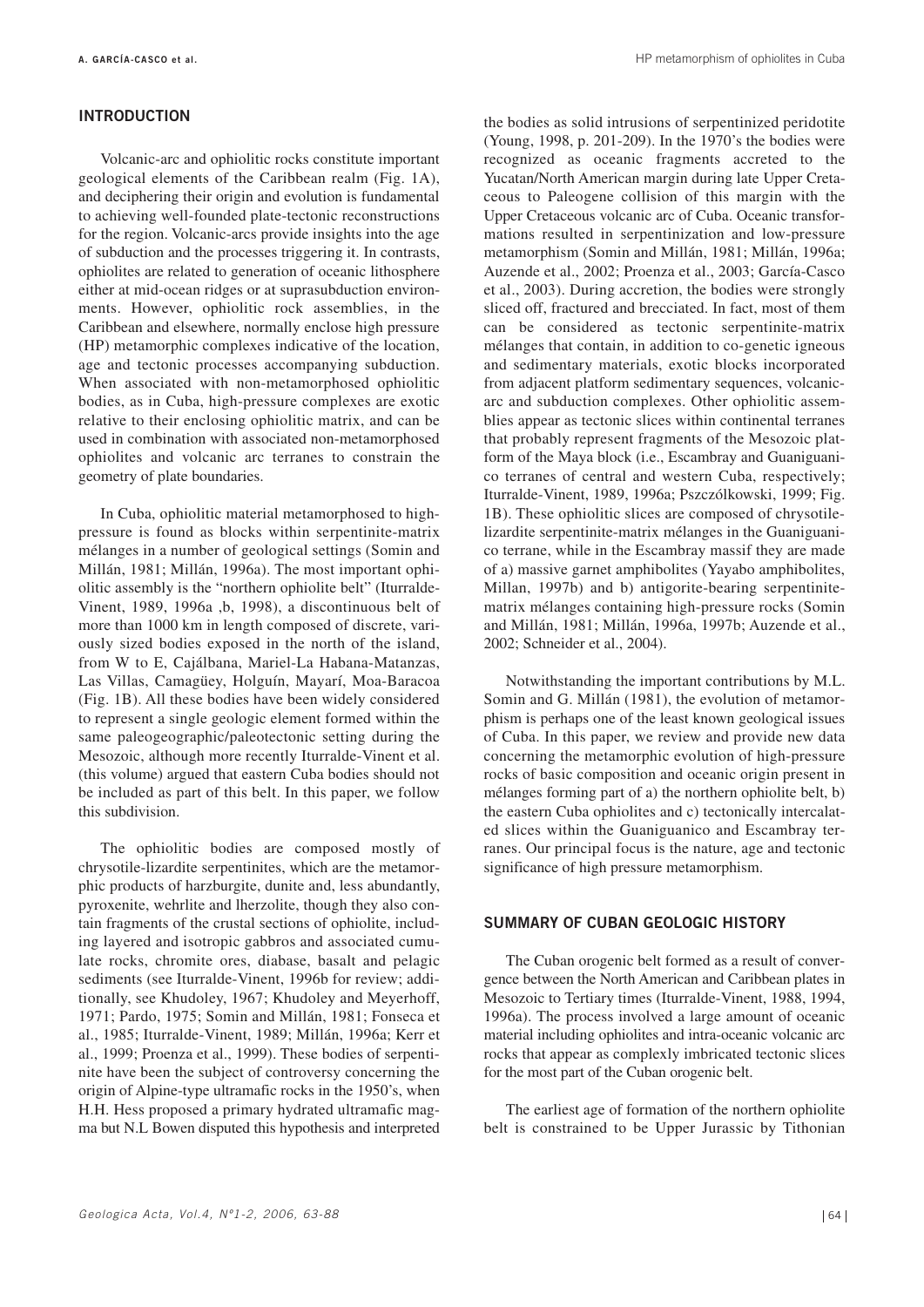through Albian-Cenomanian oceanic sediments that locally cover the igneous rocks in different parts of the belt (Iturralde-Vinent and Morales, 1988; Iturralde-Vinent, 1994, 1996b; Llanes et al., 1998). Isotopic (mostly K-Ar) ages of igneous rocks span an interval of 160-50 Ma (see review by Iturralde-Vinent et al., 1996). Of these data, only the Upper Jurassic to Lower Cretaceous dates are commonly considered to represent formation of oceanic lithosphere, while Upper Cretaceous to Paleogene K-Ar dates are thought to represent subsequent arc-related magmatism or isotopic resetting due to post-formation alteration and deformation events. Middle-Upper Jurassic



FIGURE 1 **A) Plate tectonic configuration of the Caribbean region, with important geological features including ophiolitic bodies and Cretaceous-Tertiary suture zones (compiled after Draper et al., 1994; Meschede and Frisch, 1998; and Mann, 1999). B) Geological sketch of Cuba (after Iturralde-Vinent, 1996a) showing location of the northern ophiolite belt and other important geologic elements mentioned in the text, and the studied areas with indication of studied samples (see Figs. 2, 4, 6 and 8 for further detail).**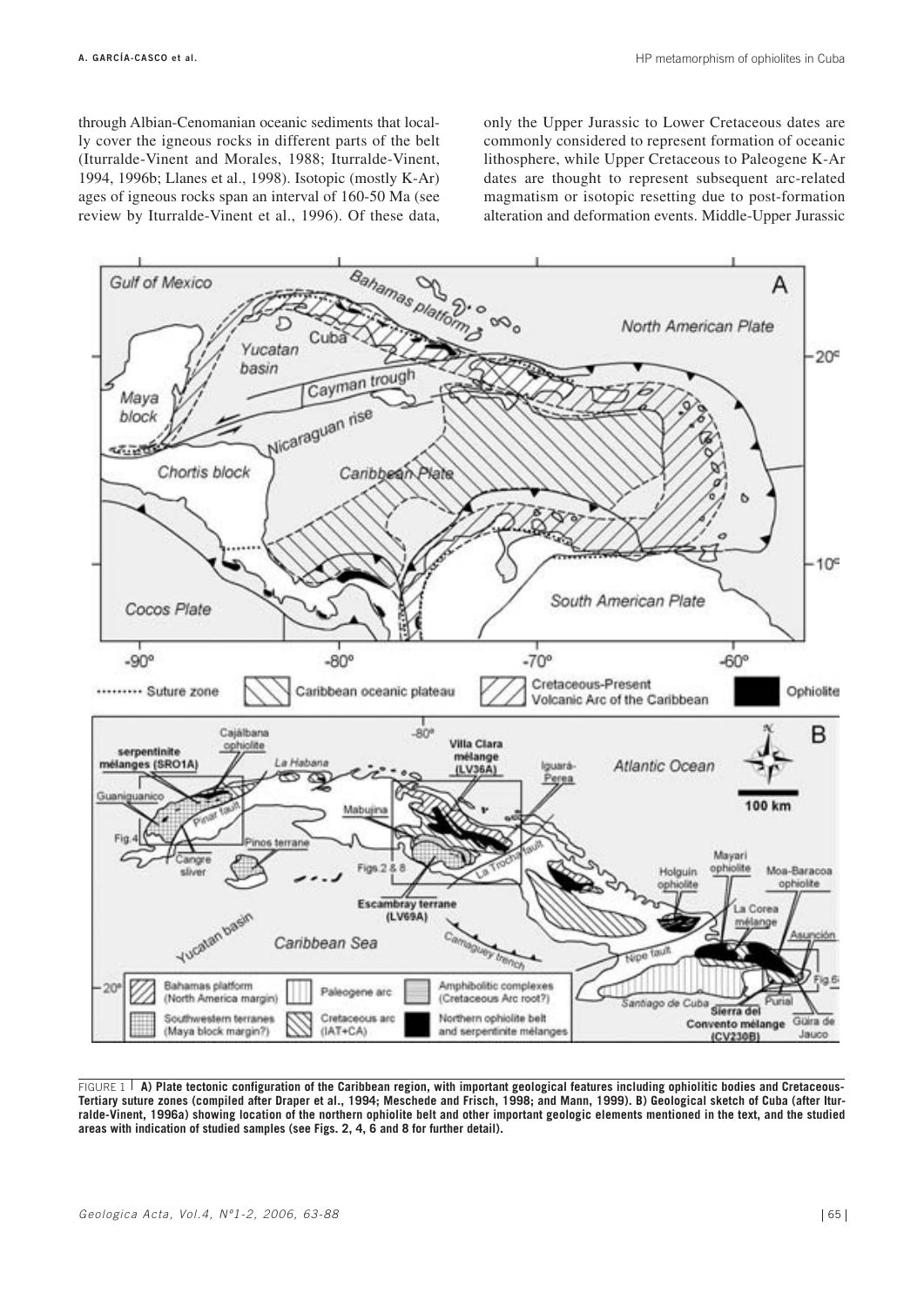is the time of break-off of Pangea in the region and the onset of formation of an oceanic basin connected with the Atlantic, the Proto-Caribbean (Pindell, 1985, 1994; Mann, 1999 and references therein), which opened as the Americas drifted away since that time until the Maastrichtian. According to most workers, the northern and eastern ophiolite belts of Cuba formed in the inter-Americas gap (Somin and Millán, 1981; Iturralde-Vinent, 1996a; Kerr et al., 1999), a conclusion that is strengthened by the scarcity of associated plateau basalts (or B" material; Burke et al., 1984; Kerr et al., 1999), which are typical of the Caribbean crust. However, increasing geochemical evidence accumulated recently from Early and Late Cretaceous basaltic rocks associated with these ophiolitic complexes favors supra-subduction environments (including back-arc, fore-arc and arc settings) instead of mid-ocean ridges as the locus of basalt generation. García-Casco et al. (2003) indicated IAT signatures of basaltic rocks from the Cajálbana ophiolite body metamorphosed in an Early Cretaceous (130 Ma) volcanic arc environment. Fonseca et al. (1989) and Kerr et al. (1999) described boninitic rocks in the northern ophiolite belt (Havana region) of unknown age, but the latter authors suggested that they may represent an Early Cretaceous (Aptian-Albian or older) boninite volcanic arc. In this same belt the Margot Formation (Matanzas region) consists in back arc basalts (Kerr et al., 1999) dated as Cenomanian-Turonian (Pszczólkowski, 2002). García-Casco et al. (2003) indicated probable calc-alkaline signatures in basaltic rocks from the Iguará-Perea region (northern ophiolite belt, Las Villas) metamorphosed in a Turonian-Coniacian (88 Ma) volcanic arc environment. Andó et al. (1996) indicated calc-alkaline trend in magmatic rocks of suggested Upper Cretaceous age in the Holguín ophiolite body. Cenomanian-Turonian island arc tholeiitic basalts are recorded in eastern Cuba ophiolites (Proenza et al., 1998, 1999, this volume; Iturralde-Vinent et al., this volume). Thus, volcanic material in the northern and eastern ophiolite belts document suprasubduction environments during the Early and Late Cretaceous and, possibly, a number of intra-oceanic subduction events. The paleotectonic/paleogeographic location of the tectonic slices of (meta)ophiolitic material in the Guaniguanico and Escambray terranes, on the other hand, remains uncertain due to their complex tectonic relationships and lack of detailed geochemical studies.

A belt of tectonic units consisting of volcanic, volcanic-sedimentary and plutonic arc rocks of basic through acid composition all along the island (Fig. 1B) documents an Early Cretaceous (Late Neocomian-mid Albian age) island arc of tholeiitic (IAT) affinity rooted by oceanic lithosphere that developed into a voluminous calc-alkaline (CA) and high-alkaline arc (Albian-Campanian; Iturralde-Vinent, 1996c, d; Díaz de Villalvilla, 1997; Kerr et al., 1999; Iturralde-Vinent et al., this volume, and references therein). This sequence of Cretaceous arc volcanism in Cuba is similar to that identified all along the Caribbean region (Donnelly and Rogers, 1978; Burke, 1988; Donnelly et al., 1990; Lebron and Perfit, 1993, 1994; Jolly et al., 2001). Burke (1988) named this arc the Great Arc of the Caribbean, which would have evolved as a response to Cretaceous subduction in the region, but the relationship between this volcanic-arc terrane and the various types of suprasubduction magmatic events recorded in northern and eastern ophiolite belts is uncertain.

Intense collisional tectonics, ophiolite obduction and olistostrome formation of latest Cretaceous through Paleocene-Middle Eocene age relate to the collision of the oceanic volcanic arc terranes with the ophiolites and the continental margins of the Maya and Bahamas blocks (Pszczólkowski and Flores, 1986; Iturralde-Vinent, 1994, 1996a, 1998; Bralower and Iturralde-Vinent, 1997; Gordon et al., 1997). The Campanian termination of the volcanic arc and the Upper Cretaceous isotopic ages of continental metamorphic terranes (Escambray, Isle of Pines) and of the oceanic roots of the volcanic arc (Mabujina complex) (Iturralde-Vinent et al., 1996; García-Casco et al., 2001; Grafe et al., 2001; Schneider et al., 2004) indicates onset of arc-continent collision in the Cuban segment of the Caribbean orogenic belt in Upper Cretaceous times. However, Kerr et al. (1999) suggested that the earliest collision event in Cuba is of Aptian-Albian age and of intra-oceanic nature, unrelated to the Upper Cretaceous-Paleogene arc-continent collision event. This intraoceanic event was identified by García-Casco et al. (2002) in mélanges of the northern ophiolite belt of central Cuba.

## **ANALYTICAL METHODS**

Mineral compositions were obtained with a CAME-CA SX-50 microprobe (University of Granada) operated at 20 kV and 20 nA, and synthetic  $SiO_2$ ,  $Al_2O_3$ ,  $MnTiO_3$ ,  $Fe<sub>2</sub>O<sub>3</sub>$ , MgO and natural diopside, albite and sanidine, as calibration standards, and a ZEISS DSM 950 scanning microscope equipped with a LINK ISIS series 300 Analytical Pentafet system operated at 20 kV and 1-2 nA beam current, with counting times of 50-100 s, and the same calibration standards. Representative analyses are given in Table 1. Elemental XR images were obtained with the same CAMECA SX-50 machine operated at 20 kV and conditions indicated in Figs. 5, 7 and 9. The images were processed using unpublished software by Torres-Roldán and García-Casco. Fe3+ in clinopyroxene, amphibole, garnet and epidote was calculated after normalization to 4 cations and 6 oxygens (Morimoto et al., 1988), 23 oxygens (Leake et al., 1997), 8 cations and 12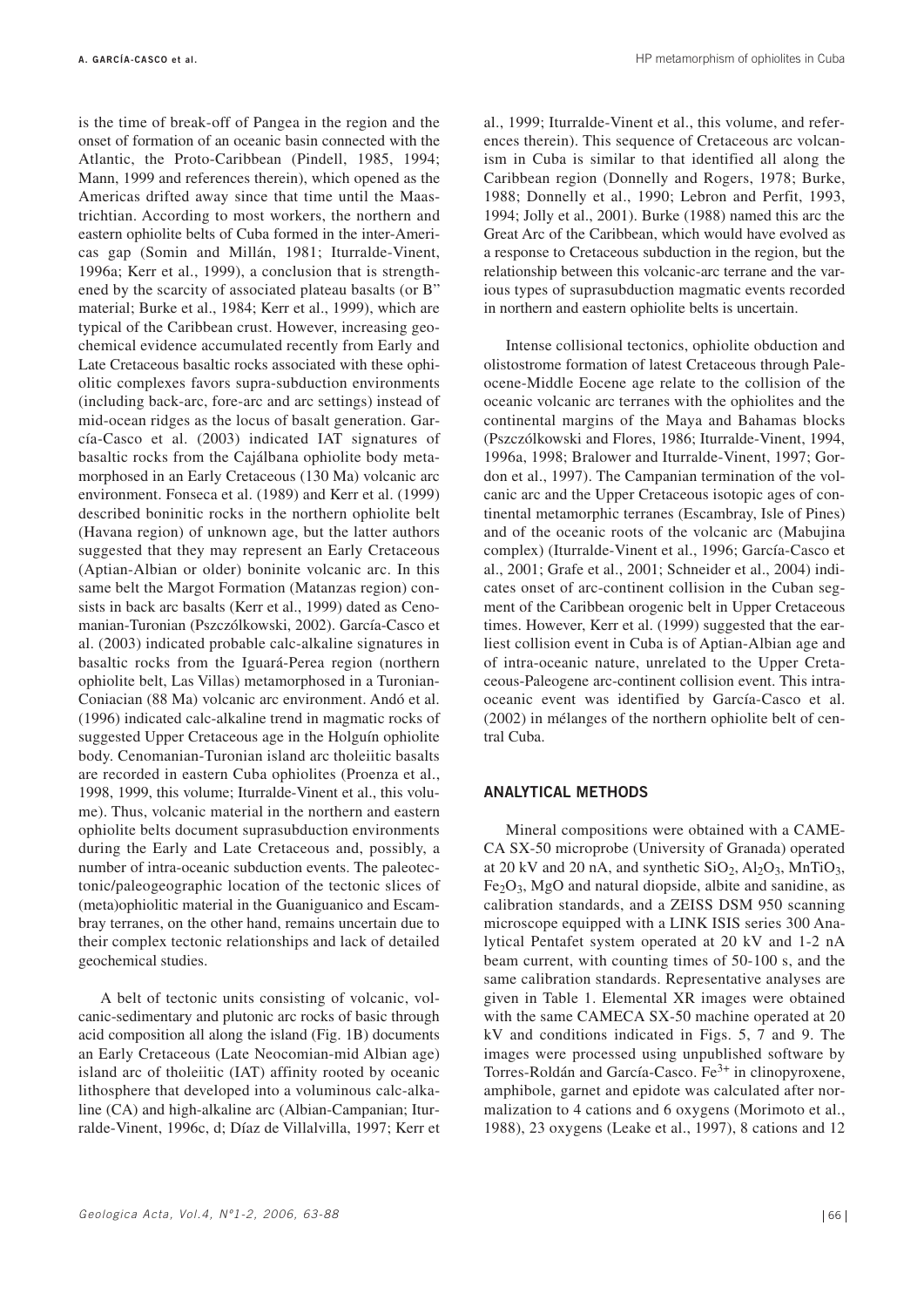$\overline{\phantom{a}}$ 

| <b>Sample</b>                                             | <b>CV230B</b> | <b>LV69A</b>         | SRO1A        | SRO1A        | <b>LV69A</b> | <b>LV69A</b> | <b>CV230B</b> | <b>LV69</b>          | SRO1A                        |
|-----------------------------------------------------------|---------------|----------------------|--------------|--------------|--------------|--------------|---------------|----------------------|------------------------------|
| Phase                                                     | Grt           | Grt                  | Grt          | P            | Omp          | Ms           | Ep            | Ep                   | Ep                           |
| Tie line                                                  | peak          | peak                 | peak         | peak         | peak         | peak         | peak          | peak                 | peak                         |
| SiO <sub>2</sub>                                          | 37.83         | 38.28                | 37.60        | 68.36        | 55.73        | 49.56        | 38.43         | 38.48                | 38.01                        |
| TiO <sub>2</sub>                                          | 0.07          | 0.02                 | 0.06         |              | 0.08         | 0.41         | 0.06          | 0.09                 | 0.10                         |
| Al <sub>2</sub> O <sub>3</sub>                            | 21.32         | 21.84                | 21.32        | 19.68        | 10.19        | 30.49        | 31.82         | 28.37                | 25.83                        |
| $FeO_{tot}$ *                                             | 21.90         | 23.92                | 26.87        | 0.44         | 4.40         | 1.80         | 1.96          | 5.82                 | 9.29                         |
| MnO                                                       | 1.28          | 0.50                 | 0.13         |              | 0.04         | 0.00         | 0.02          | 0.17                 | 0.02                         |
| MgO                                                       | 3.62          | 7.75                 | 1.67         |              | 8.52         | 3.18         | 0.02          |                      | 0.02                         |
| CaO                                                       | 13.03         | 7.22                 | 12.31        | 0.19         | 13.51        | 0.00         | 24.34         | 24.00                | 23.81                        |
| Na <sub>2</sub> O                                         |               |                      |              | 11.73        | 6.69         | 1.08         |               |                      |                              |
| K <sub>2</sub> O                                          |               |                      |              | 0.01         | 0.00         | 9.39         |               |                      |                              |
| Sum                                                       | 99.09         | 99.52                | 99.97        | 100.42       | 94.44        | 95.91        | 95.75         | 92.32                | 96.11                        |
| Oxygen                                                    | 12            | 12                   | 12           | 8            | $\,6$        | 22           | 12.5          | 12.5                 | 12.5                         |
| Si                                                        | 2.97          | 2.95                 | 2.98         | 2.98         | 2.00         | 6.53         | 2.97          | 3.00                 | 2.99                         |
| Ti                                                        | 0.00          | 0.00                 | 0.00         |              | 0.00         | 0.04         | 0.00          | 0.01                 | 0.01                         |
| Al                                                        | 1.97          | 1.98                 | 1.99         | 1.01         | 0.43         | 4.74         | 2.90          | 2.61                 | 2.39                         |
| $Fe3+$                                                    | 0.07          | 0.11                 | 0.05         | 0.02         | 0.04         | 0.00         | 0.13          | 0.38                 | 0.61                         |
| $Fe2+$                                                    | 1.37          | 1.43                 | 1.73         | 0.00         | 0.09         | 0.20         | 0.00          | 0.00                 | 0.00                         |
| Mn                                                        | 0.08          | 0.03                 | 0.01         |              | 0.00         | 0.00         | 0.00          | 0.01                 | 0.00                         |
| Mg                                                        | 0.42          | 0.89                 | 0.20         |              | 0.46         | 0.62         | 0.00          |                      | 0.00                         |
| Ca                                                        | 1.10          | 0.60                 | 1.04         | 0.01         | 0.52         | 0.00         | 2.01          | 2.00                 | 2.00                         |
| Na                                                        |               |                      |              | 0.99         | 0.46         | 0.28         |               |                      |                              |
| K                                                         |               |                      |              | 0.00         |              | 1.58         |               |                      |                              |
|                                                           |               |                      |              |              |              |              |               |                      |                              |
| <b>Sample</b>                                             |               | CV230B CV230B CV230B |              | <b>LV69A</b> | <b>LV69A</b> | <b>LV69A</b> | SRO1A         | SRO1A                | SRO1A                        |
| Phase                                                     | Pargasite     | GI                   | Act          | Bar          | GI           | Act          | MgKat         | GI                   | Act                          |
| Tie line                                                  | peak          | retro                | retro        | peak         | retro        | retro        | peak          | relict               | retro                        |
| SiO <sub>2</sub>                                          | 43.48         | 57.21                | 55.29        | 50.81        | 57.06        | 52.87        | 47.52         | (inclusion)<br>57.88 | 55.47                        |
| TiO <sub>2</sub>                                          | 0.87          | 0.09                 | 0.05         | 0.21         | 0.05         | 0.10         | 0.29          | 0.00                 | 0.00                         |
| Al <sub>2</sub> O <sub>3</sub>                            | 13.69         | 11.33                | 1.57         | 10.70        | 9.56         | 5.93         | 12.64         | 11.07                | 2.71                         |
| $FeO_{tot}^*$                                             | 13.33         | 12.73                | 11.83        | 8.73         | 10.01        | 9.06         | 14.83         | 11.28                | 10.93                        |
| MnO                                                       | 0.15          | 0.14                 | 0.20         | 0.05         | 0.07         | 0.11         | 0.06          | 0.03                 | 0.00                         |
| MgO                                                       | 11.29         | 8.61                 | 16.20        | 14.39        | 11.56        | 16.22        | 9.61          | 9.25                 | 16.13                        |
| CaO                                                       | 11.49         | 0.60                 | 11.71        | 8.17         | 1.91         | 10.04        | 8.25          | 1.09                 | 11.44                        |
| Na <sub>2</sub> O                                         | 2.48          | 7.17                 | 0.92         | 3.87         | 6.38         | 2.19         | 4.29          | 6.85                 | 1.11                         |
| K <sub>2</sub> O                                          | 0.47          | 0.01                 | 0.03         | 0.23         | 0.03         | 0.11         | 0.26          | 0.00                 | 0.07                         |
| Sum                                                       | 95.57         | 96.09                | 96.94        | 97.15        | 95.66        | 96.64        | 97.81         | 99.94                | 100.90                       |
|                                                           | 23            |                      | 23           | 23           | 23           |              | 23            | 23                   | 23                           |
| Oxygen<br>Si                                              | 6.41          | 23<br>7.91           | 7.88         | 7.18         | 7.92         | 23           |               |                      | 7.86                         |
|                                                           |               |                      |              |              | 0.00         | 7.52<br>0.01 | 6.91          | 8.00                 |                              |
|                                                           |               |                      |              |              |              |              | 0.03          |                      |                              |
|                                                           | 0.10          | 0.01                 | 0.00         | 0.02         |              |              |               |                      |                              |
|                                                           | 2.38          | 1.85                 | 0.26         | 1.78         | 1.57         | 0.99         | 2.17          | 1.80                 |                              |
|                                                           | 0.11          | 0.13                 | 0.08         | 0.16         | 0.18         | 0.17         | 0.06          | 0.03                 |                              |
|                                                           | 1.53          | 1.34                 | 1.33         | 0.87         | 0.99         | 0.91         | 1.74          | 1.28                 |                              |
|                                                           | 0.02          | 0.02                 | 0.02         | 0.01         | 0.01         | 0.01         | 0.01          | 0.00                 |                              |
|                                                           | 2.48          | 1.78                 | 3.44         | 3.03         | 2.39         | 3.44         | 2.09          | 1.90                 | 0.45<br>0.03<br>1.26<br>3.41 |
|                                                           | 1.81          | 0.09                 | 1.79         | 1.24         | 0.28         | 1.53         | 1.29          | 0.16                 | 1.74                         |
| Τi<br>Al<br>$Fe3+$<br>$Fe2+$<br>Mn<br>Mg<br>Ca<br>Na<br>K | 0.71<br>0.09  | 1.92<br>0.00         | 0.25<br>0.01 | 1.06<br>0.04 | 1.72<br>0.00 | 0.60<br>0.02 | 1.21<br>0.05  | 1.83                 | 0.31<br>0.01                 |

TABLE 1 **Representative composition of mineral phases in studied samples (see also García-Casco et al., 2002, and Schneider et al., 2004).**

\* Total Fe expressed as FeO.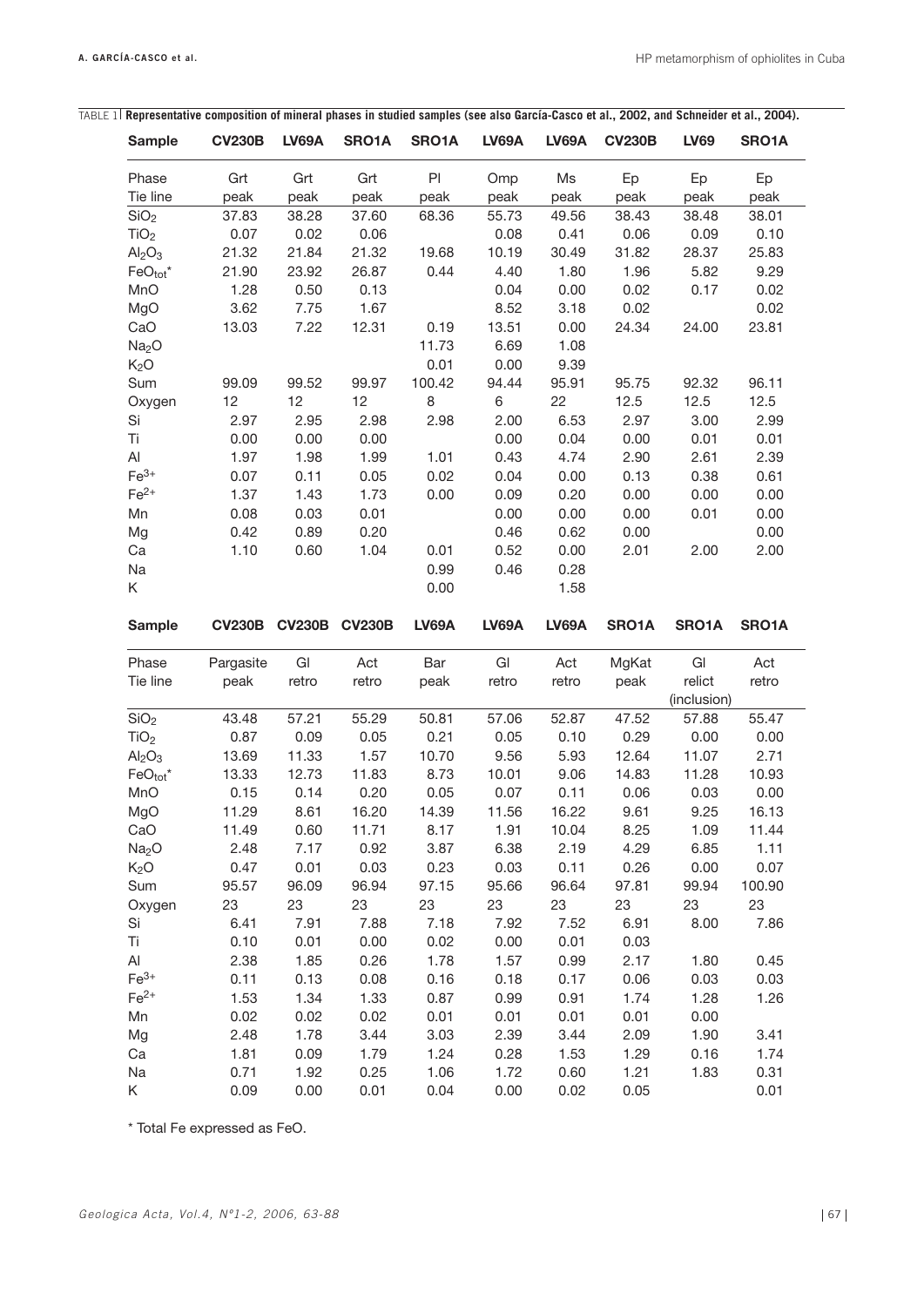oxygens and 8 cations and 12.5 oxygens (Fe<sub>total</sub>=Fe<sup>3+</sup>) per formula unit (pfu), respectively. Mineral and end-member abbreviations are after Kretz (1983), except for amphibole (Amp).

## **NORTHERN OPHIOLITE BELT**

## **Central Cuba**

Central Cuba is used informally to embrace the area from Havana to Holguín, which bears the most complete representation of geologic complexes in the island (Figs. 1B and 2A). In this region, the continental North American margin and foreland to the north includes middle Jurassic to Eocene sedimentary formations of Cayo Coco, Remedios, Camajuaní and Placetas belts, of which the latter is of deep water affinity and related to the oceanic Proto-Caribbean realm (Iturralde-Vinent, 1996a, 1998). The northern ophiolite belt is formed by a number of tectonic slices thrusted northward and partially intermingled with the Placetas belt. To the south, the Cretaceous volcanicplutonic arc belt is tectonically emplaced above the northern ophiolite belt, but in the Havana-Matanzas and Holguín regions it is tectonically intermingled with the northern ophiolites. The Cretaceous volcanic arc belt contains Neocomian?-Albian tholeiitic rocks covered by Albian-Campanian calc-alkaline and high-alkaline rocks. The suites are formed by volcanic, plutonic and volcanicsedimentary sequences. The volcanic-arc units tectonically overlie the Mabujina complex, composed mainly of arc-derived medium- to high-grade, low to intermediate pressure, metamorphic rocks of ultrabasic, basic, intermediate and acid composition that are crosscut by slightly to strongly metamorphosed and deformed plutonic bodies (Somin and Millán, 1981; Millán, 1996b; Grafe et al., 2001; Blein et al., 2003). This complex is interpreted as the metamorphosed roots of the island arc and its oceanic sole (Somin and Millán, 1981; Millán, 1996b) or as a separate arc system (Blein et al., 2003). The Mabujina complex is in turn tectonically underlain by the Escambray terrane, described below. The thrust-and-fold belt was complexly assembled during late Upper Cretaceous-Middle Eocene times, when syn-tectonic sedimentary-olistostromic formations of Paleogene age were deposited above the northern ophiolite belt and the continental margin sections (Iturralde-Vinent., 1998).

Mélanges containing m- to dm-sized blocks of eclogite, garnet amphibolite, amphibolitite, blueschist, greenschist, quartzite, metapelite and antigoritite occur within the northern ophiolite belt. Important localities are in the Villa Clara (Fig. 2B) and the Holguín-Gibara regions (Kubovics et al., 1989), which are separated by ca. 450 km along strike of the major geological structure (Fig.

1B). Available K-Ar ages from samples of high-pressure blocks in the region range from 130 to 60 Ma, but data cluster about 110±10 Ma (Somin and Millán, 1981; Somin et al., 1992; Iturralde-Vinent et al., 1996) suggesting an Early Cretaceous age for the subduction zone; younger ages are inferred to represent reworking during Upper Cretaceous-Paleogene tectonism associated with collision.

García-Casco et al. (2002) provided detailed descriptions of representative eclogite samples from blocks of mélanges associated with the northern ophiolilte belt in Villa Clara and Holguín regions (Figs. 1B and 2B). The rocks conform to the type-C eclogites of Coleman et al. (1965) and the low-T eclogites of Carswell (1990), consisting of an assemblage containing garnet porphyroblasts up to 3 mm width set in a matrix of faintly oriented medium grained omphacite, calcic to sodic-calcic amphibole (locally also porphyroblastic), epidote, rutile, sphene, apatite and occasional phengite. These rocks are not classified as eclogite s.s. as defined by Carswell (1990), but rather as amphibole-eclogite (cf. Newton, 1986) since they contain less than 75% of garnet plus omphacite, and amphibole bears textural relationships (position, inclusions, chemical zoning, replacements) that clearly indicate its stability during pre-, syn- and post-peak-eclogitic metamorphism. Porphyroblasts of garnet and amphibole commonly bear inclusions of epidote, rutile, sphene, omphacite, amphibole, albite, quartz and chlorite. The main eclogitic assemblage (Grt+Omp+NaCa Amp+Ep+Rt+Spn) is affected by localized replacement by albite (Ab), actinolitic amphibole, epidote and sphene generated by a late-stage albite-epidote amphibolite to greenschist facies overprint (Fig. 3). The general P-T paths of the samples are clockwise, with prograde increase in temperature and pressure followed by strong decompression accompanied by moderate cooling during the retrograde exhumation paths (Fig. 3). However, XR-mapping of the samples demonstrated the presence of complex oscillatory zoning in garnet and amphibole porphyroblasts. Based on a) the chemical nature of the oscillations and b) phase-relations modeling, García-Casco et al. (2002) concluded that oscillatory zoning formed as a result of widespread and recurrent changes in P-T conditions during prograde metamorphism (Fig. 3). Such thermal disturbances are incompatible with steady state subduction of the slab and it was proposed that they were produced instead by tectonic processes related to the demise of the subduction system.

Age determinations for the eclogite sample LV36A yielded  $103.4 \pm 1.4$  (<sup>40</sup>Ar/<sup>39</sup>Ar plateau age of amphibole), 115.0 $\pm$ 1.1 (<sup>40</sup>Ar/<sup>39</sup>Ar plateau age of phengite; 123.1 $\pm$ 1.0 to 117.1±0.9 intragrain laserprobe fusion ages) and 118.2±0.6 Ma (Rb/Sr isochron for phengite-omphacitewhole-rock; Schneider, 2000; García-Casco et al., 2002).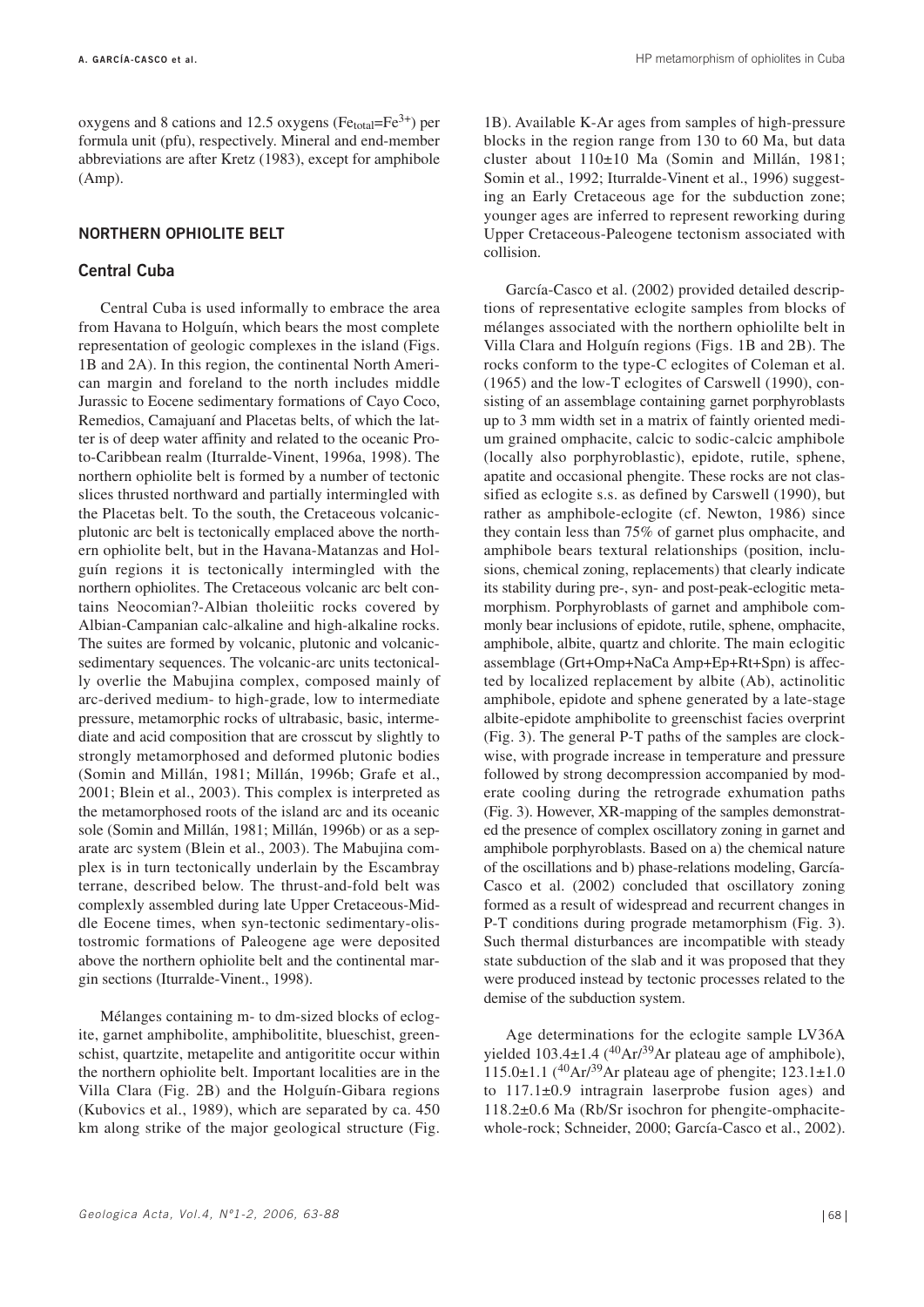These data indicate that the minimum age of eclogite facies metamorphism is pre-118 Ma (Aptian or older), while final uplift and cooling dates to Aptian-Albian times (118-103 Ma). Thus, it is concluded that block



FIGURE 2 **A) Basic geologic features of central Cuba (from Iturralde-Vinent, 1996a). The insets show the location of the studied areas in the Northern ophiolites (2B) and the Escambray Terrane (see Fig. 8). B) Geologic map of the studied area in the Northern ophiolite belt including the Villaclara mélange (slightly modified and simplified after García Delgado et al., 1998) with indication of LV36A sample locality (see García Casco et al., 2002).**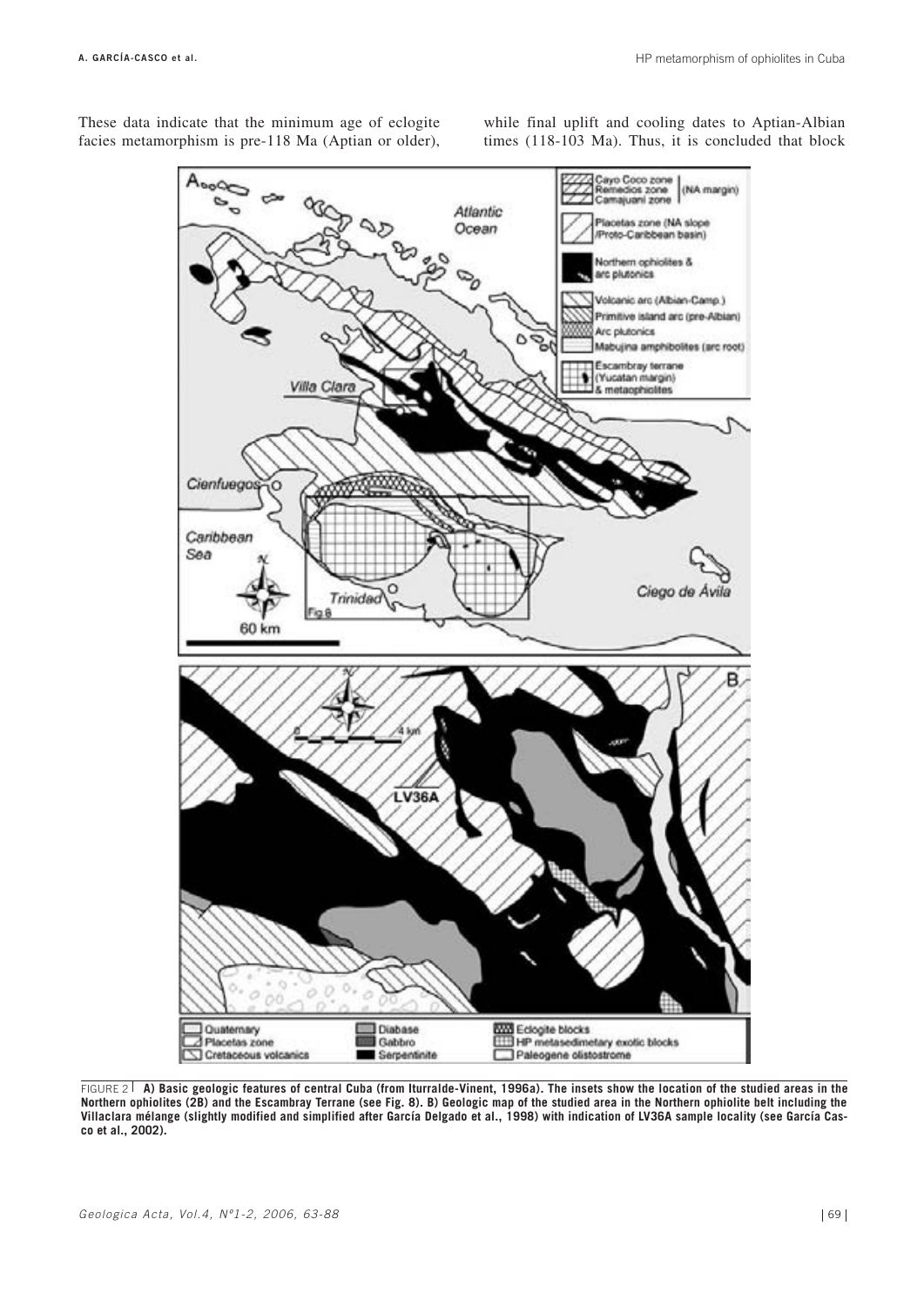

FIGURE 3 **AlNaO2-CaMgO2-CaFeO2 phase diagrams and associated P-T calculations and paths for the studied samples (see location in Figs. 2, 4, 6** and 8). The phase diagram was constructed after projection from average epidote, rutile, sphene, quartz, apatite, H<sub>2</sub>O (±phengite) and the exchange<br>vectors Fe<sup>3+</sup>Al<sub>-1</sub> and MnFe<sub>-1</sub> (±KNa<sub>-1</sub>). The thin lines in the P-T d **and Schneider et al., 2004, for samples LV36A and LV69A, respectively).**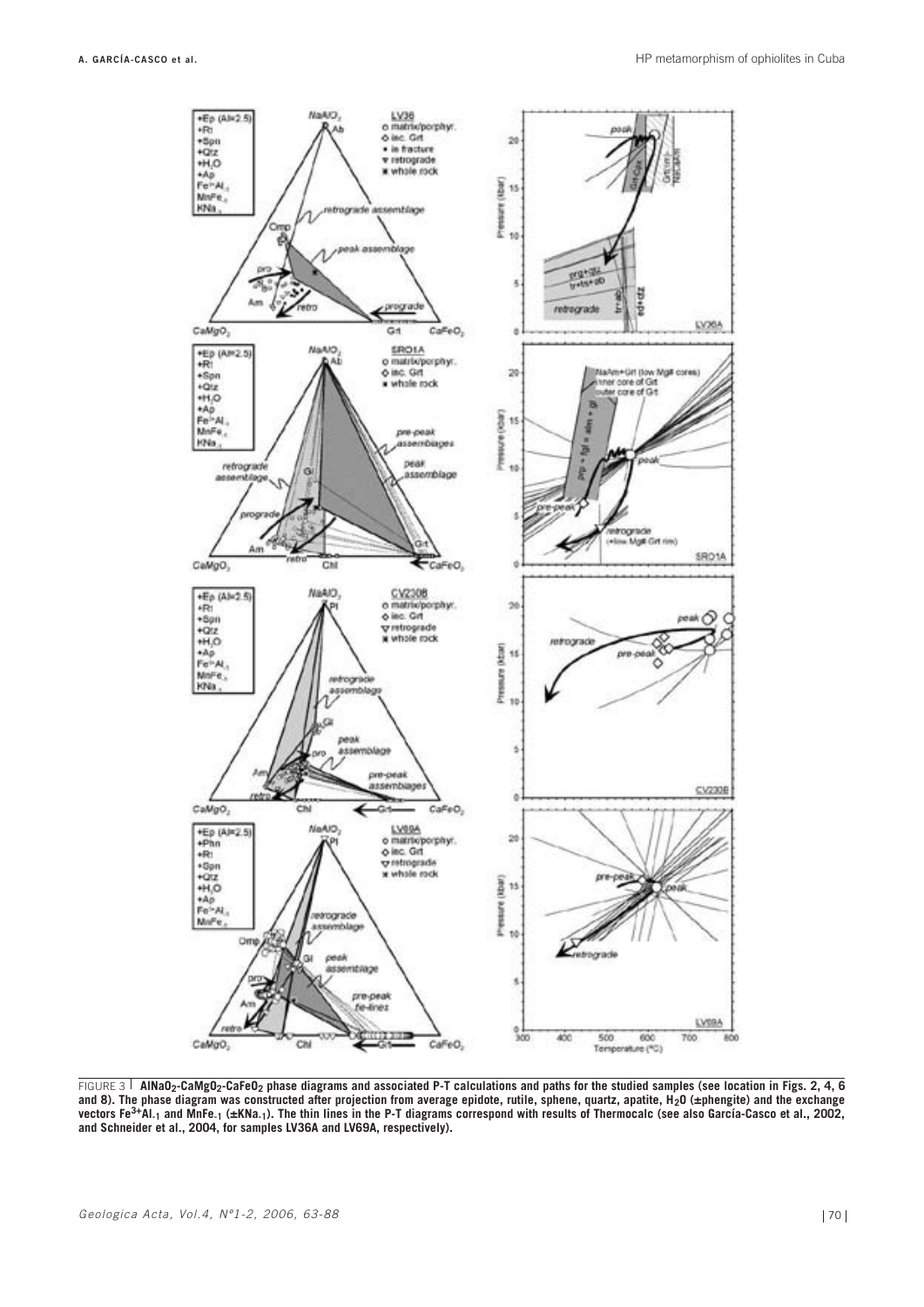LV36A formed in a subduction system of pre-Aptian age and that it was incorporated into the mélange and exhumed during the Aptian-Albian. The tectonic nature of the mélange-forming event is uncertain. However, the near-isothermal decompression sections of the retrograde part of the P-T paths followed by the HP block offer some insights into this problem. The decompression-dominated retrograde paths are similar to that termed Alpine type (Ernst, 1988), which is normally interpreted as the result of rapid exhumation in a relatively hot geothermal gradients imposed by tectonic unroofing after arrest of subduction. Though arrest of subduction is generally thought to be caused by collision of the subduction-forearc system with a buoyant down-going continental, oceanic, or arc lithosphere (Ernst, 1988; Ring et al., 1999; Wakabayashi, 2004), other collision tectonic processes, such as reversals of subduction polarity, have similar consequences, as discussed below. In either case, however, the retrograde paths of exotic blocks within the northern ophiolite belt in central Cuba are consistent with collision tectonics accompanying termination of subduction during the mid-Cretaceous.

## **Western Cuba**

Western Cuba is here used informally to represent the geological units which crop out mostly in the Pinar del Río province (Figs. 1B and 4A). The Geology of this region diverges from that of central Cuba in that the continental Guaniguanico terrane represents the Mesozoic



FIGURE 4 **A) Basic geologic features of western Cuba (compiled after Pszczólkowski, 1994 and Iturralde-Vinent, 1996a). The inset corresponds to the studied area shown in B. B) Geologic map of the studied area (slightly modified and simplified after Martínez González et al., 1994) with indication of sample locality SRO1A.**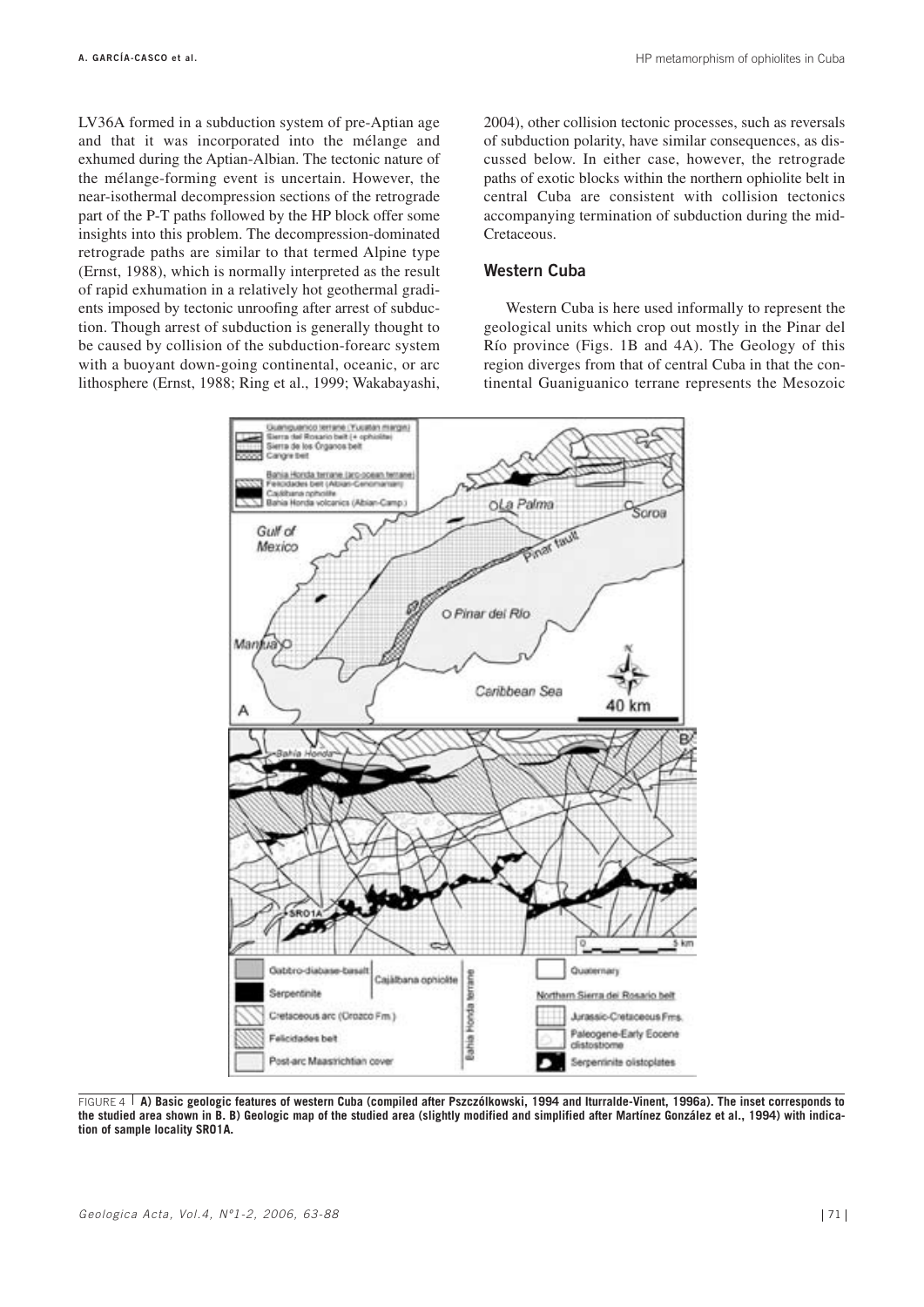**A. GARCÍA-CASCO et al.** HP metamorphism of ophiolites in Cuba

margin of the Maya block (Iturralde-Vinent, 1994; Pszczólkowski, 1999), though the oceanic terranes correlate with central Cuba. The Cajálbana ophiolite body is the western counterpart of the northern ophiolite belt. The body is noticeably elongated and tectonically sandwiched in between tectonic slices of two Cretaceous arc sequences: the Albian-Campanian volcanic-sedimentary sequences of the Bahía Honda belt to the north and the Albian-Cenomanian Felicidades belt to the south (Fig. 4). The Bahía Honda belt constitutes the western equivalent of the calc-alkaline Albian-Campanian volcanic arc belt while the Felicidades belt is interpreted as an adjacent marginal-sea basin of nearly the same age (Iturralde-Vinent, 1996a, b; Kerr et al., 1999). The Cajálbana ophiolite and the Bahía Honda and Felicidades belts are grouped within the oceanic Bahía Honda allochthonous terrane, which overrides the Guaniguanico terrane along NW-directed thrusts (Iturralde-Vinent, 1994; 1996a). The Guaniguanico terrane is formed by north verging thrust belts, namely the Quiñones, Sierra del Rosario, Sierra de los Órganos and Cangre belts (Fig. 4A), composed of Jurassic and Cretaceous sedimentary sequences related to the eastern margin of the Maya block (North American Plate) and syntectonic Paleocene to Middle Eocene foreland sediments (Iturralde-Vinent, 1994, 1996a; Rosencrantz, 1990, 1996; Bralower and Iturralde-Vinent, 1997; Pszczólkowski, 1999). Iturralde-Vinent (1994, 1996a) and Pszczólkowski (1999) considered that thrusting and gravitational sliding during the Paleogene completely reversed the original relative paleogeographic positions of the Guaniguanico thrust units. Gordon et al. (1997) identified a complex Paleogene tectonic history with at least five phases of deformation. The terrane is non-metamorphic, except the Cangre belt, metamorphosed to high pressure low temperature conditions (Somin and Millán, 1981; Pszczólkowski and Albear, 1985; Millán, 1988, 1997a). The age of metamorphism has not been precisely determined. Somin et al. (1992, sample M-3) reported a K-Ar whole-rock data of  $113 \pm 5$  Ma in a sample of micaquartz schist that probably represents a mixture of detritic and metamorphic ages (Hutson et al., 1998).

In the Guaniguanico terrane, mostly in the Sierra del Rosario belt, metamorphosed and non-metamorphosed ophiolitic material appears as medium-to large-sized exotic blocks and olistoplates incorporated into syn-tectonic olistostromic formations having a Lower Eocene sedimentary matrix (Pszczólkowski, 1978; Somin and Millán, 1981; Somin et al., 1992; Millán, 1996a, 1997a; Bralower and Iturralde-Vinent, 1997). The metamorphosed blocks consist of serpentinite-matrix mélanges containing HP exotic blocks. Available age data from the HP metamorphic blocks range form 128 to 58 Ma, with recurrence of 110±10 Ma ages (Somin and Millán, 1981; Somin et al., 1992; Iturralde-Vinent et al., 1996) as in

central Cuba (see above). The coincidence of age data of HP blocks from western and central Cuba suggests that the occurrence of HP ophiolitic rocks within Lower Eocene sedimentary matrix in western Cuba is a peculiarity of this region related to the late stages of Tertiary orogenic evolution and not to the primary evolution of the subduction system where the HP blocks originated. Additionally, the Early Cretaceous radiometric ages in western and central Cuba mélanges suggest that HP metamorphism developed in the same subduction system.

That the Early Cretaceous subduction system of central Cuba extended to western Cuba is also indicated by the petrologic features of HP bocks from serpentinite mélanges of the Guaniguanico terrane. Here we describe a garnet amphibolite block (SRO1A) collected from a Paleogene olistostromic deposit located ca. 8 km to the south of the village of Bahía Honda (Fig. 4B). Figure 5 depicts the relevant textural and mineral composition information of this sample (see also the phase diagram of Fig. 3 for further information). The amphibolite is finegrained, composed of garnet, calcic to sodic-calcic amphibole (actinolite-magnesiohornblende-barroisitemagnesiokatophorite), clinozoisite/epidote, rutile, sphene, albite, chlorite and glaucophane. Of these, amphibole, epidote and chlorite are oriented along the foliation. Glaucophane appears as scarce xenomorphic blasts set in the matrix of calcic to sodic-calcic amphibole and is interpreted as relict. Garnet porphyroblasts (≈500 µm in width) contain inclusions of glaucophane, calcic amphibole, epidote, albite and sphene. Albite is fine to medium grained, locally porphyroblastic, and has non-oriented inclusions of all the phases (including garnet) with which it is in textural equilibrium. However, garnets appear slightly corroded by the matrix assemblage, particularly actinolitic amphibole, epidote and chlorite. The absence of omphacite and the coexistence of garnet+albite indicates this block was metamorphosed at lower pressure and temperature than eclogites from central Cuba described above, within the albite-epidote amphibolite facies, while relict glaucophane suggests the prograde path evolved through the blueschist facies. The retrograde assemblage (actinolite+epidote+chlorite+albite) denotes greenschist facies overprint.

Although sample SRO1A formed at a distinct shallower level in the subduction system compared with the eclogites from central Cuba, their metamorphic evolutions prove to be similar. This interpretation is confirmed by prograde growth zoning of garnet from this W-Cuba sample, which is disturbed by several euhedral concentric oscillations in Mn, Mg, Ca and Fe (Fig. 5). These oscillations developed in the course of prograde metamorphism towards peak albite-epidote amphibolite facies conditions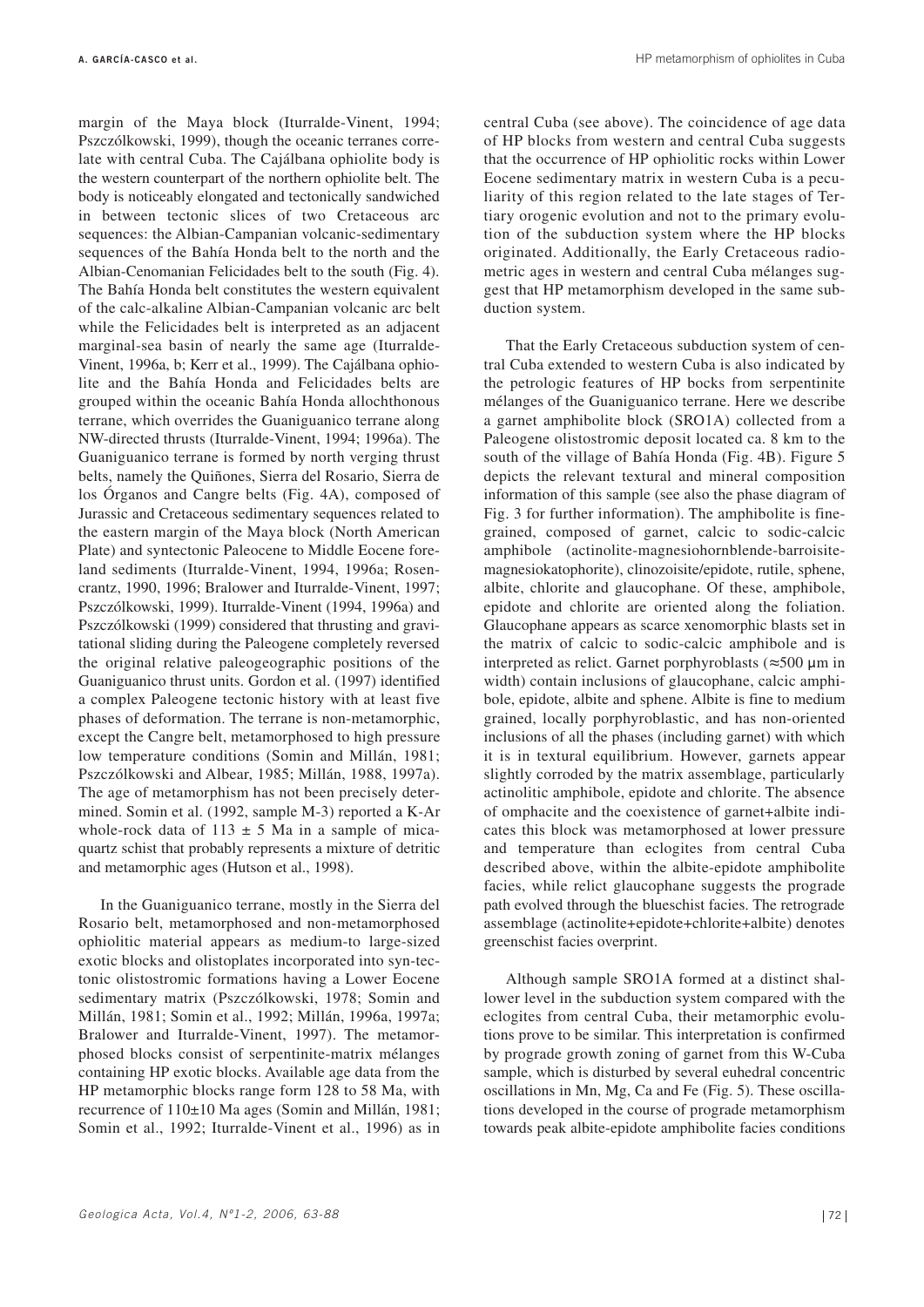

FIGURE 5<sup>1</sup> Key textural and mineral composition data of sample SRO1A. The synthetic XR images were generated with Imager software (Torres-**Roldán and García-Casco, unpublished) and consist of the XR signals for Ka lines of Fe, Mn, Mg, and Ca in garnet (color coded counts/nA/sec) cor**rected for 3.5  $\mu$ s deadtime; voids, polish defects, and all other mineral phases masked out), overlaid onto a gray-scale base-layer that contains the **basic textural information calculated with the expression ∑(counts/nA/s)i·Ai], A=Atomic number, i= Fe, Mn, Mg, Ca. Acceleration potential: 20 kV. Beam current: 151 nA. Step (pixel) size: 2 mm. Counting time: 30 ms. The compositional profile of garnet (Step size: 10 mm -left hand side of the profile-, and 4 mm -right hand side) is indicated in the XR image of Mn. The arrows indicate the location of Mg# reversals in the detailed profile. The composition of amphibole is plotted within the classification scheme of Leake et al. (1997). The green, brown and magenta symbols and labels correspond to calcic, sodic-calcic and sodic amphiboles, respectively. The empty symbols and normal typeface labels correspond to compositions with Sum(A) < 0.5. The filled symbols and italic typeface labels correspond to compositions with Sum(A) > 0.5.**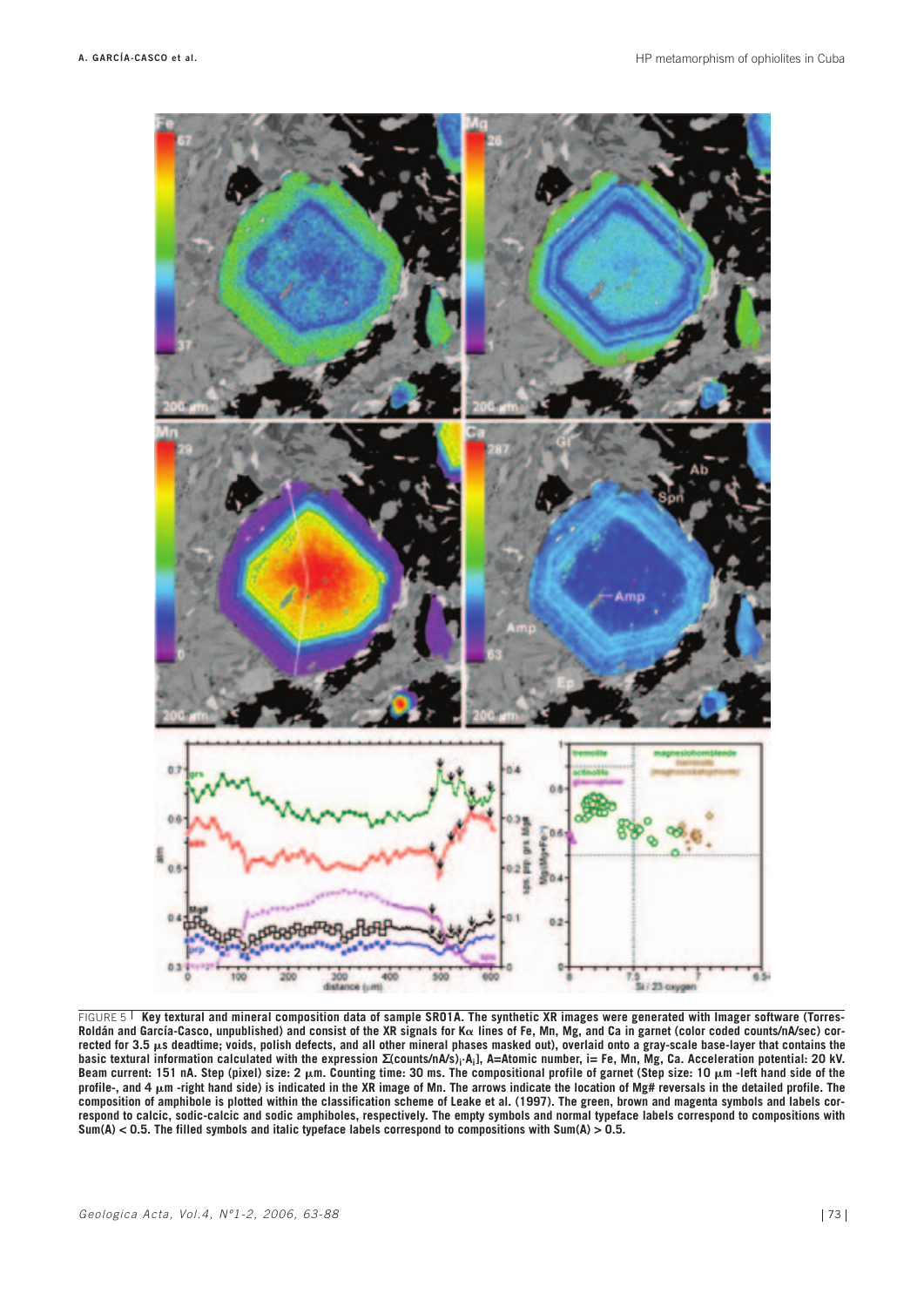(Fig. 3). The distribution of the elements define relatively homogeneous cores that have high Mn (that slightly decreases outward) and low Ca and Mg# contents, and overgrowths poorer in Mn and richer in Ca but only slightly richer in Mg# where the oscillations take place. In terms of Mg (and Mg#), the overgrowths display two major reversals (resolved in the detailed right-hand side section of the profile of Fig. 5) that match upturns in Mn and Ca, in addition to other reversals of lower intensity. As in the eclogites of central Cuba, the increase in Mn and decrease in Mg# at the reversed layers indicate formation upon recurrent prograde-retrograde episodes taking place in the course of subduction. Matrix amphibole shows a distinctively irregular patchy zoning in many grains (Fig. 5). When concentric zoning is developed the cores are actinolitic and the overgrowths are magnesiohornblende to barroisite-magnesiokatophorite, indicating prograde growth. The outermost rims are retrograde as they trend backwards to magnesiohornblende and actinolite with increasing Mg# relative to peak sodic-calcic amphibole. The inclusions of amphibole within garnet cores are similar to the actinolitic cores of matrix amphibole. Consequently, the prograde zoning of matrix amphibole correlates, at least in part, with the oscillatory zoning of garnet. Indeed, the preservation of prograde patchy zoning in this sample is consistent with the adjustment of amphibole composition to recurrent changes in pressure and/or temperature in the course of subduction-related metamorphism. Glaucophane has intermediate Mg# (ca. 0.6) contents, slightly higher than prograde barroisitic amphibole and lower than calcic amphibole. Chlorite has  $Mg# = 0.54 - 0.52$ .

Metamorphic temperatures and pressures were estimated using Thermocalc (Holland and Powell, 1998, version 3.21). Calculations using different combinations of the composition of the phases have large errors, probably due to equilibrium problems and the poorly-known activity-composition relations of complex amphibole and chlorite solid solutions. The calculated pre-peak and peak P-T conditions are  $444 \pm 82$  °C,  $6.4 \pm 2.4$  kbar, and  $556 \pm 107$ °C,  $11.5 \pm 3.1$  kbar, respectively. Relative to the eclogites of central Cuba (Fig. 3), these figures are in accordance with the Mg#-poorer composition of garnet rims and the lack of omphacite in sample SRO1A. A range of 400- 500ºC was calculated using the Fe-Mg exchange equilibrium among relict glaucophane and garnet cores, although the pressure calculations using glaucophane in combination with other phases were rather imprecise. Consequently, the shape of the prograde path towards peak conditions depicted in Fig. 3 is uncertain. A similar range of temperature and 2-4 kbar was calculated using combinations of chlorite, garnet rims with lower Mg#, and retrograde amphibole, albite and epidote. The P-T path depicted in Fig. 3 is clockwise with a) P-T oscillations (that account for the Mg and Mn reversals in garnet) during the prograde subduction-related path and b) decompressiondominated retrogression. It should be noted that the P-T oscillations of the path suggest tectonic instability of the down-going slab, and that the Alpine-type retrograde portion of the path implies rapid exhumation and a relatively steep geothermal gradient, in all aspects similar to paths followed by eclogite blocks of central Cuba. These features strongly suggest the serpentinite-mélanges of western and central Cuba formed at the same Early Cretaceous subduction system that extended for a distance of about 800 km (present geographic coordinates), and that this system suffered a generalized (Aptian-Albian) tectonic event that terminated subduction.

#### **Eastern Cuba**

Eastern Cuba extends towards the East from the Nipe fault (Fig. 1B). The huge Mayarí-Cristal and Moa-Baracoa ophiolite bodies of this region have been classically viewed as the eastern counterpart of the northern ophio-



FIGURE 6 **A) Basic geologic features of eastern Cuba (Iturralde-Vinent, 1996a). The inset corresponds to the location of the studied area shown in 6B. B) Geologic map of the Sierra del Convento mélange (Kulachkov and Leyva, 1990) with indication of sample locality CV2130B.**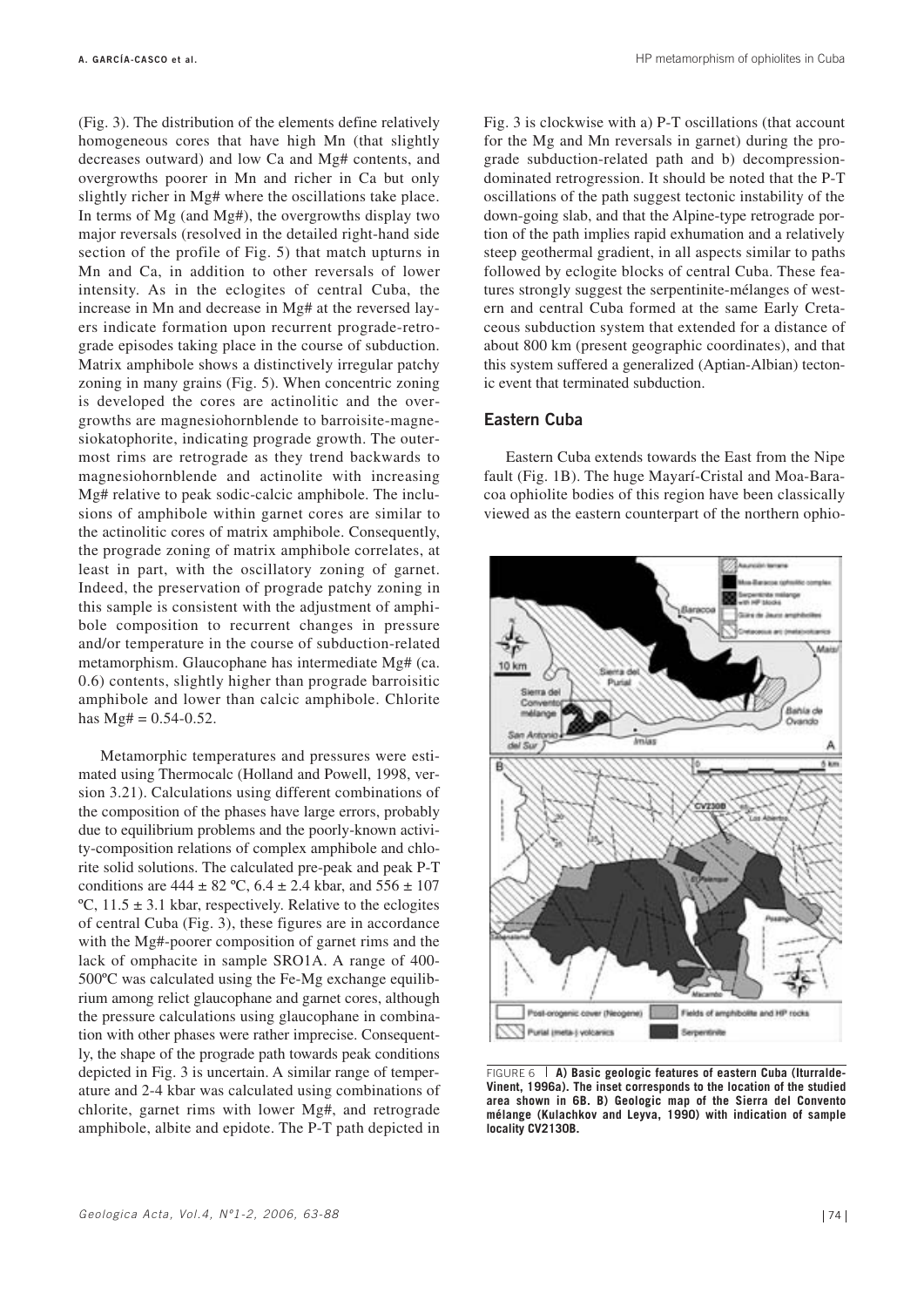**A. GARCÍA-CASCO et al.** HP metamorphism of ophiolites in Cuba

lite belt, but Iturralde-Vinent et al. (this volume) have characterized them as "eastern ophiolites". These bodies have been considered as suprasubduction ophiolite that underwent widespread infiltration by melts of island arc tholeiitic and boninitic composition that interacted with the ultramafic rocks (Proenza et al., 1998, 1999; Gervilla et al., 2005). The region contains a number of volcanic arc formations having distinct island arc tholeiitic, boninitic and calc-alkaline signatures, though in most cases they appear to be of Upper Cretaceous age (Iturralde-Vinent et al., this volume; Proenza et al., this volume). Whether these geochemically distinct arc volcanics formed within a single or different subduction zones is uncertain. The Purial volcanic complex, south of the ophiolitic bodies (Fig. 6A), includes island arc tholeiitic and calc-alkaline signatures and has been classically considered the eastern prolongation of the Cretaceous arc belt of western-central Cuba (Iturralde-Vinent, 1996c). However, important geological contrasts with other parts of Cuba are that this Cretaceous volcanic arc terrane is a) tectonically overridden by the ophiolitic complexes and b) metamorphosed to the greenschist and blueschist facies (Boiteau et al., 1972; Cobiella et al., 1977; Somin and Millán, 1981; Millán et al., 1985). Importantly, metamorphism in this complex is dated as late Upper Cretaceous by Somin et al. (1992;  $75 \pm 5$  Ma K-Ar whole-rock) and Iturralde-Vinent et al. (this volume; 75-72 Ma based on paleontological dating). The Mesozoic North American margin (Florida-Bahamas platform) is likely represented in this region by the sedimentary sequences of the Asunción terrane, though an exotic origin cannot be excluded. This complex is metamorphosed to high-P low-T conditions (Millán et al., 1985). Regionally, the ophiolite bodies override the Asunción metasediments. The major displacements appear to be NE to NW-directed thrusts (Cobiella et al., 1984; Quintas, 1987, 1988; Nuñez Cambra et al., 2004). However, the structure of the region is complex and has not been studied in detail.

The ophiolitic bodies of eastern Cuba include serpentinite-matrix mélanges containing high-pressure blocks. The largest complexes are La Corea and Sierra del Convento mélanges, both having similar lithological assemblages (Millán, 1996a). La Corea mélange is located in Sierra de Cristal and is associated with the Mayarí-Cristal ophiolitic body (Fig. 1B). The Sierra del Convento mélange, located southward (Figs. 1B and 6), overrides the Purial metavolcanics. The nature of the metamorphic blocks is varied but, in contrast with other mélanges from central and western Cuba, high temperature epidote±garnet amphibolites bearing small bodies of leucocratic (mostly trondhjemitic) material dominate. Other types of block are blueschist, greenschist, quartzite, metagreywacke and metapelite, while eclogite is rare (Cobiella et al., 1977; Somin and Millán, 1981; Kulachkov and

Leyva, 1990; Hernández and Canedo, 1995; Leyva, 1996; Millán, 1996a). Available age data for HP rocks range from 125 to 66 Ma in La Corea and 116-82 Ma in Sierra del Convento (Adamovich and Chejovich, 1964; Somin and Millán, 1981; Somin et al., 1992; Iturralde-Vinent et al., 1996; Millán, 1996a). As in central and western Cuba, the recurrence of Early Cretaceous ages indicates Early Cretaceous subduction. However, the geological singularities of eastern Cuba make the correlation of the associated subduction systems doubtful. These doubts are strengthened by the petrologic differences of the metamorphic blocks from both regions, as described below.

The most typical rock type of eastern Cuba mélanges is epidote-amphibolite, commonly bearing garnet. We shall describe here a representative garnet amphibolite sample (CV230b) of Sierra del Convento complex collected from the area of El Palenque (Fig. 6B). Figure 7 depicts the relevant textural and mineral composition information of this sample (see also the phase diagram of Fig. 3). The prograde assemblage consists of calcic (pargasitic) amphibole, epidote, garnet, sphene, rutile and apatite. Prograde plagioclase is lacking, as in most metabasite samples metamorphosed to the epidote-amphibolite facies of the Sierra del Convento mélange, suggesting relatively high pressure of formation. Retrograde overprints in the studied sample are faint and consist of albite, actinolite, glaucophane, chlorite and pumpellyite. Similar overprints are common in other samples, though the extent of retrogression is highly variable. Pargasitic amphibole comprises most of the matrix and is oriented parallel to the foliation. Individual crystals have a smooth core-to-rim prograde zoning (minimum  $Si = 6.38$  atoms pfu; max. NaB=  $0.33$ ; max. SumA=  $0.68$ ; max. Ti =  $0.11$ ; min. Mg# =  $0.62$ ). The rims are commonly partly replaced by actinolite, glaucophane, chlorite and albite. Epidote displays a faint patchy zoning  $(Fe^{3+} = 0.12 - 0.17)$ atoms pfu). Garnet forms large porphyroblasts (up to >1.5 cm in diameter) that include pargasitic amphibole, epidote, rutile and sphene, and is slightly replaced at the rims and along fractures by pargasite-magnesiohornblendeactinolite, chlorite, pumpellyite and albite. Its composition is rich in almandine and grossular  $(X_{\text{alm}}= 0.45;$  $X_{\text{grs}}$ =0.35-0.40), and the grains bear a smooth prograde growth zoning with decreasing Mn (down to 0.06 atoms pfu) and increasing Mg# (up to 0.24) towards the rims. The outermost 200-300 µm of the grains display reverse diffusive zoning (noted by upturns in Mg# and Mn; Fig. 7) formed during retrograde exchange with the matrix. This type of zoning indicates relatively high temperature at the onset of retrogression. Importantly, oscillatory zoning has not been observed in garnet from this and other samples of amphibolite from the Sierra del Convento mélange.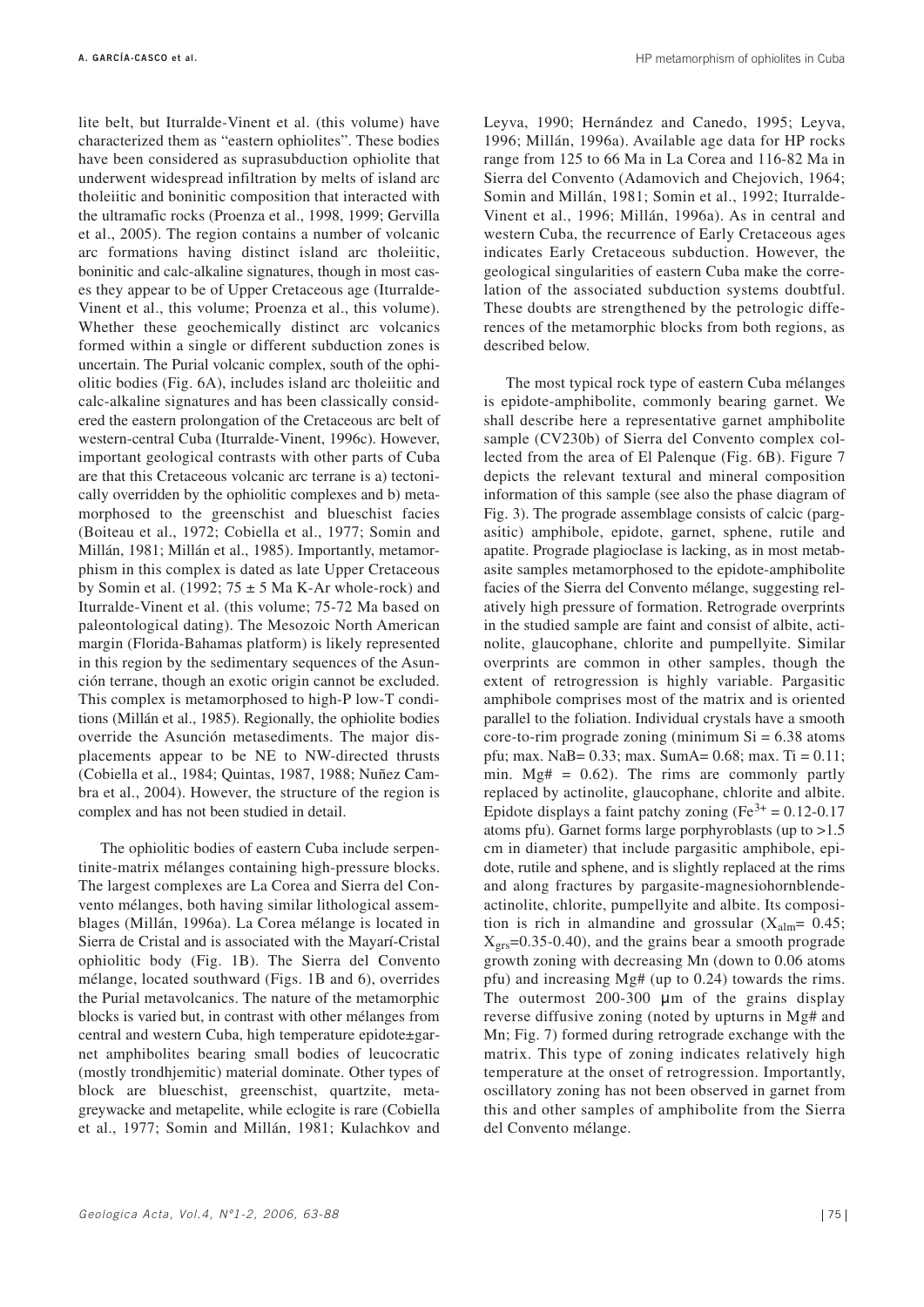

FIGURE 7 **Key textural and mineral composition data of sample CV230B. The top synthetic XR images correspond to Mn(Ka) and Mg(Ka)/ (Fe(Ka)+Mg(Ka)) of garnet (beam current: 292 nA; step size: 26 mm; counting time: 50 ms (Na, Mn, Ti, Mg) and 25 ms (Si, Al, Fe, Ca); all other operating conditions and procedures as in figure 5, except that the gray-scale base is calculated with the expression ∑(counts/nA/s)i·Ai], A=Atomic number, i= Si, Ti, Al, Fe, Mn, Mg, Ca, and Na). The bottom synthetic XR images (step size: 7 µm; all other operating conditions and procedures as above) correspond to Na(Ka) and Al(Ka) of amphibole (sodic and calcic; in the Na image, prograde pargasite-edenite-magnesiohornblende compositions appear with shades of blue, retrograde glaucophane is green-yellow, and retrograde actinolite is magenta). The compositional profile of garnet is indicated in the XR image of Mn. The composition of amphibole is plotted within the classification scheme of Leake et al. (1997), with symbols and labels as in figure 5.**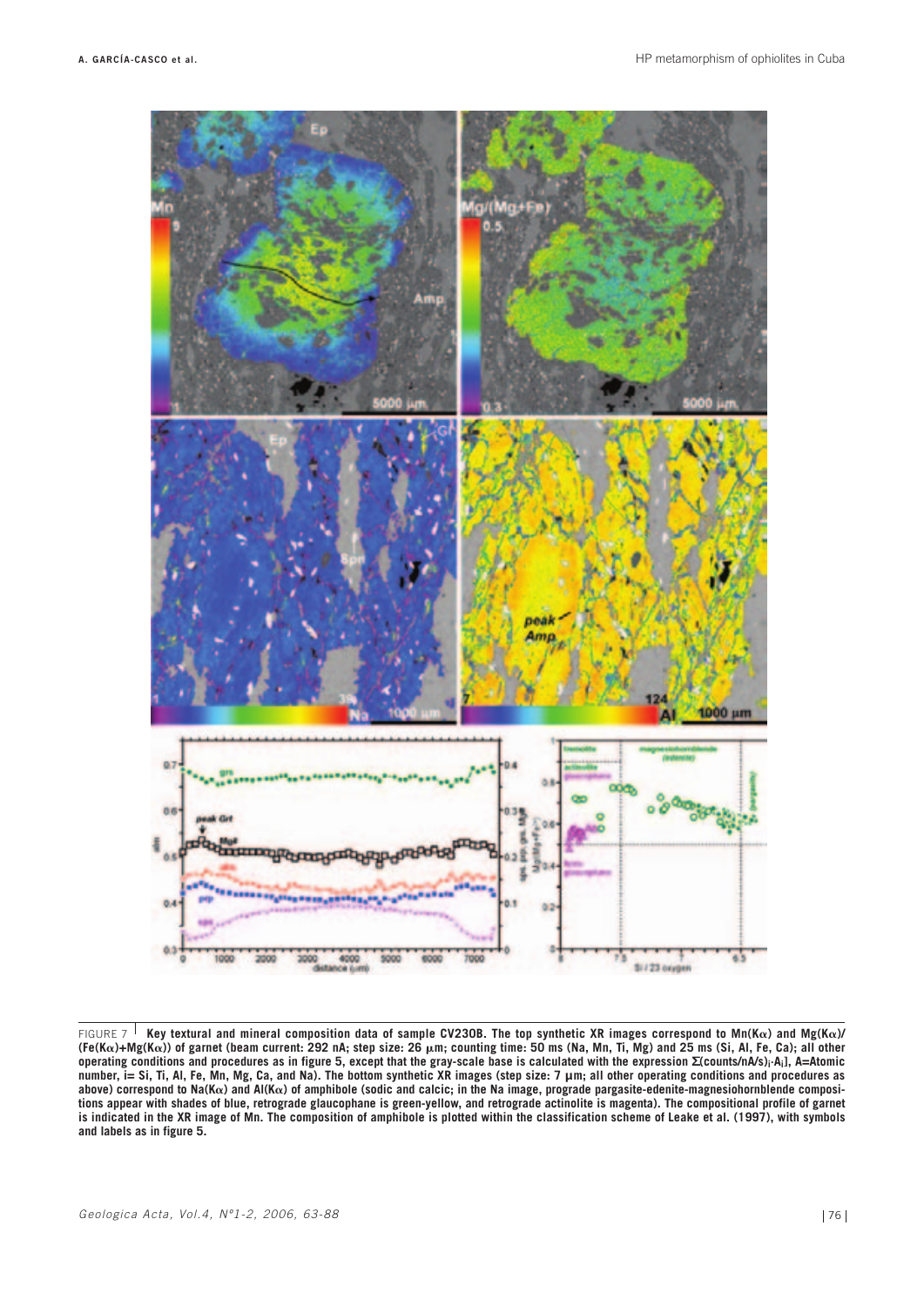Metamorphic conditions were estimated using Thermocalc (version 3.21). As for sample SRO1A, the results have a large uncertainty. In addition, errors are increased by the high-variance of the peak assemblage garnet-pargasite-epidote (Fig. 3). Using different combinations of the composition of inclusions within garnet and of the rims of garnet (not affected by retrograde diffusion) and matrix pargasite, the conditions of the pre-peak and peak assemblages were estimated at 600-650ºC and 14-16 kbar, and 750-800ºC and 15- 18 kbar respectively. The conditions of retrogression could not be estimated with certainty, though the growth of retrograde glaucophane indicates cooling at relatively high pressure. The P-T path is counterclockwise, with high-grade conditions attained during subduction and blueschist conditions attained during accretion and exhumation.

Similar P-T conditions and counterclockwise paths can be inferred from other samples of amphibolite from the Sierra del Convento and La Corea mélanges. These findings, which indicate hot subduction and cold exhumation for the amphibolite blocks of eastern Cuba mélanges, contrast with P-T conditions and paths observed in blocks from mélanges in western-central Cuba. Thus, the Early Cretaceous subduction systems of the two regions either were different or were associated with different geodynamic scenarios. Indeed, hot-subduction can be rationalized within the framework of either a) initiation of subduction or b) subduction of young oceanic lithosphere or an active oceanic ridge (Oh and Liou, 1990; Wakabayashi, 1990, 2004; Gerya et al., 2002; Willner et al., 2004). In the first case, the mélanges of eastern Cuba document initiation of a new subduction system during the mid-Cretaceous simultaneously with termination of subduction in central and western Cuba. In the second case, the mélanges of westerncentral and eastern Cuba were generated within the same Early Cretaceous subduction system, but a triple junction interaction (ridge-trench-transform or trench-transformtransform, Wakabayashi, 2004) should have occurred at its eastern branch. An important constraint that may contribute to solving this problem is the progressively refrigerated system implied by the observed retrograde paths in the high-grade blocks from eastern Cuba mélanges, which is consistent with continued subduction during incorporation of the blocks into the associated overlying subduction channel. This mechanism is not consistent with the mid-Cretaceous arrest of subduction inferred for western-central Cuba, favoring the "initiation of subduction scenario" for eastern Cuba and, consequently, the lack of correlation between the subduction systems of both regions.

## **ESCAMBRAY TERRANE**

The Escambray terrane crops out south of central Cuba within the Cretaceous volcanic arc belt, in a tectonic window below the metamorphosed arc-related Mabujina complex (Figs. 1B and 8). It is composed of an ensemble of strongly deformed tectonic slices that comprise continental margin metasediments and metaophiolites (Somin and Millán, 1981; Millán and Somin, 1985; Millán, 1997b; Stanek et al., this volume). Millán (1997b) subdivided the massif into four major tectonic units (I to IV, numbered from bottom to top in the pile; Fig. 8), each of which comprises a number of smaller tectonic units. The lithological sequences



FIGURE 8 **Geologic map of the Escambray (Millán, 1997b and unpublished data) with indication of major tectonic units, serpentinite mélanges and amphibolite and eclogite bodies within unit 3, and sample locality LV69A. See location in Figs. 1 and 2A.**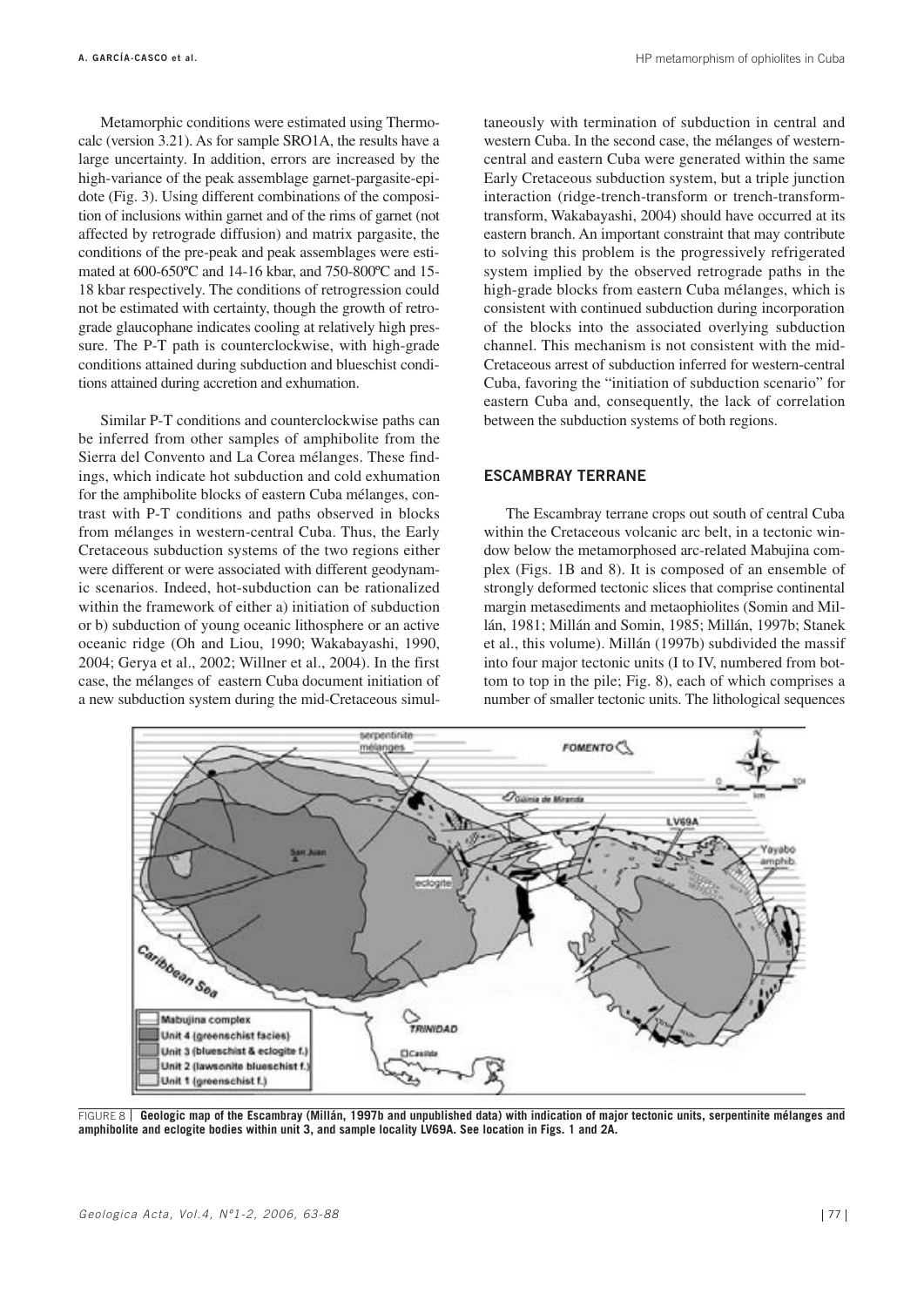consist of metacarbonatic and metapsammopelitic rocks, with local metabasite intercalations. These rocks have been correlated with non-metamorphosed Jurassic-Cretaceous continental margin sequences in the Guaniguanico terrane of western Cuba, which formed part of the borderland of the Maya block (Millán, 1997a, b; Iturralde-Vinent, 1996a; Pszczólkowski, 1999). However, other reconstructions locate the terrane farther southwest in the borderland of the Chortis block (Pindell and Kennan, 2001).

P-T conditions during metamorphism in the Escambray were variable (Millán, 1997b; Stanek et al., this volume; Fig. 8), ranging from low grade at intermediate-P (greenschist facies) and high-P (blueschist facies) to medium grade at high-P (eclogite facies). The internal deformation is intense and complex, with numerous tectonic-metamorphic inversions. The massif has an inverted metamorphic zoning, with greenschist facies at the base in unit I, greenschist and lawsonite blueschist facies in unit II, and epidote-blueschist and eclogite facies at the top in unit III. The uppermost unit IV in contact with the overlying Mabujina complex diverges from this pattern (greenschist-blueschist facies). High pressure conditions indicate subduction of the continental margin. Subduction of oceanic lithosphere is also documented by serpentinitematrix mélanges bearing high-pressure exotic blocks (Fig. 8). Available age data range from Upper Jurassic (U-Pb age of zircon in eclogite, Maresch et al., 2003) through mid-Cretaceous (U-Pb: 106-100 Ma; Hatten et al., 1988, 1989) to Upper Cretaceous (K-Ar: 85-68 Ma;  ${}^{40}Ar/{}^{39}Ar$ : 71-68 Ma; Rb/Sr: 65-69 Ma; Somin and Millán, 1981; Hatten et al., 1988; Somin et al., 1992; Iturralde et al., 1996; Schneider et al., 2004). Except for the Upper Jurassic age (discussed below), these ages are consistent with subduction in the course of the Upper Cretaceous and exhumation during the late Upper Cretaceous. This suggests that the associated subduction system may be independent of the Lower Cretaceous subduction system recorded in the HP blocks of mélanges from the northern ophiolite belt in western and central Cuba. Petrologic evidence presented below also support this view.

Millán (1997b) reported that eclogite facies rocks of tectonic unit III underwent blueschist facies retrogression, and related this overprinting to the low-grade high-pressure metamorphism of unit II. This type of blueschist retrogression is not common in the HP exotic blocks of the northern ophiolite belt from western-central Cuba, a fact that may relate to tectonic processes exclusive of the Upper Cretaceous subduction system where the Escambray complex impinged. Millán (1997b) and Schneider et al. (2004) identified blueschist retrogression as a result of syn-subduction exhumation during the late Upper Cretaceous. These authors also noted that the prograde metamorphic evolution of coherent eclogite samples present in

the metasedimentary formations is more complex than that of the eclogite blocks of the tectonically intercalated strips of serpentinite-mélanges, but that their peak eclogite conditions and retrograde evolutions are similar, the latter characterized by substantial cooling upon exhumation. Since subduction of buoyant continental crust should have lead to tectonic-thermal processes different from those triggered by subduction of normal oceanic lithosphere, we concentrate here on the metamorphic evolution of the HP exotic blocks within serpentinite-mélanges representing oceanic material present in unit III, using one sample of an eclogite block (LV69A) located towards the NE of the massif (Fig. 8). This sample was studied in detail by Schneider et al. (2004), though we shall give here additional petrologic evidence pertaining to its retrograde metamorphic evolution. The age data provided by Schneider et al. (2004) are  $^{40}Ar/^{39}Ar$  (phengite): 69.3 $\pm$ 0.6, <sup>40</sup>Ar/<sup>39</sup>Ar (barroisite): 69.1 $\pm$ 1.3 and Rb/Sr (wholerock-phengite-barroisite): 66.0±1.7 Ma, and were interpreted as cooling ages close to thermal peak.

Figure 9 illustrates textural and mineral composition data from sample LV69A (see also Fig. 3 and Schneider et al., 2004). The peak mineral association is composed of almandinic (type-C) garnet, sodic-calcic (barroisite) amphibole, omphacite, epidote, phengite, quartz, rutile and apatite, which is typical of amphibole-eclogites. Amphibole, omphacite, epidote, phengite, quartz and rutile comprise the matrix, though omphacite develops porphyroblasts up to 2 mm in length. Garnet is porphyroblastic, 1-2 mm in diameter, and includes epidote, sphene, rutile and, occasionally, amphibole, omphacite and quartz. These inclusions are oriented along an internal foliation oblique to the external foliation. The primary assemblage is irregularly replaced by a post-kinematic retrograde assemblage consisting of actinolite, glaucophane, albite, (clino)zoisite and chlorite, indicative of blueschist facies conditions.

Garnet zoning is concentric, typical of prograde growth, with cores richer in Fe, Mn and Ca, and rims richer in Mg and Mg#. This zoning pattern is disturbed by mechanical rupture of grains during deformation and, locally, by weak diffusional readjustments of Fe-Mn-Mg along fractures and rims of the grains and along the garnet-inclusions and garnet-garnet interfaces (Fig. 9). The mechanical rupture of the grains took place before attainment of the metamorphic peak, as indicated by broken grain boundaries overgrown by rims rich in Mg and Mg# and poor in Mn. The diffusional process took place close to the thermal peak since the modified composition of the garnet interiors trends towards high Mg#. The composition of omphacite is almost homogeneous, though subtle variations in Al, Na, Ca, Fe, Mg and Mg# occur in patches. At places where omphacite is replaced by retrograde albite, the associated patches are poorer in Al and Na (i.e., lower jadeite content). Grains of omphacite included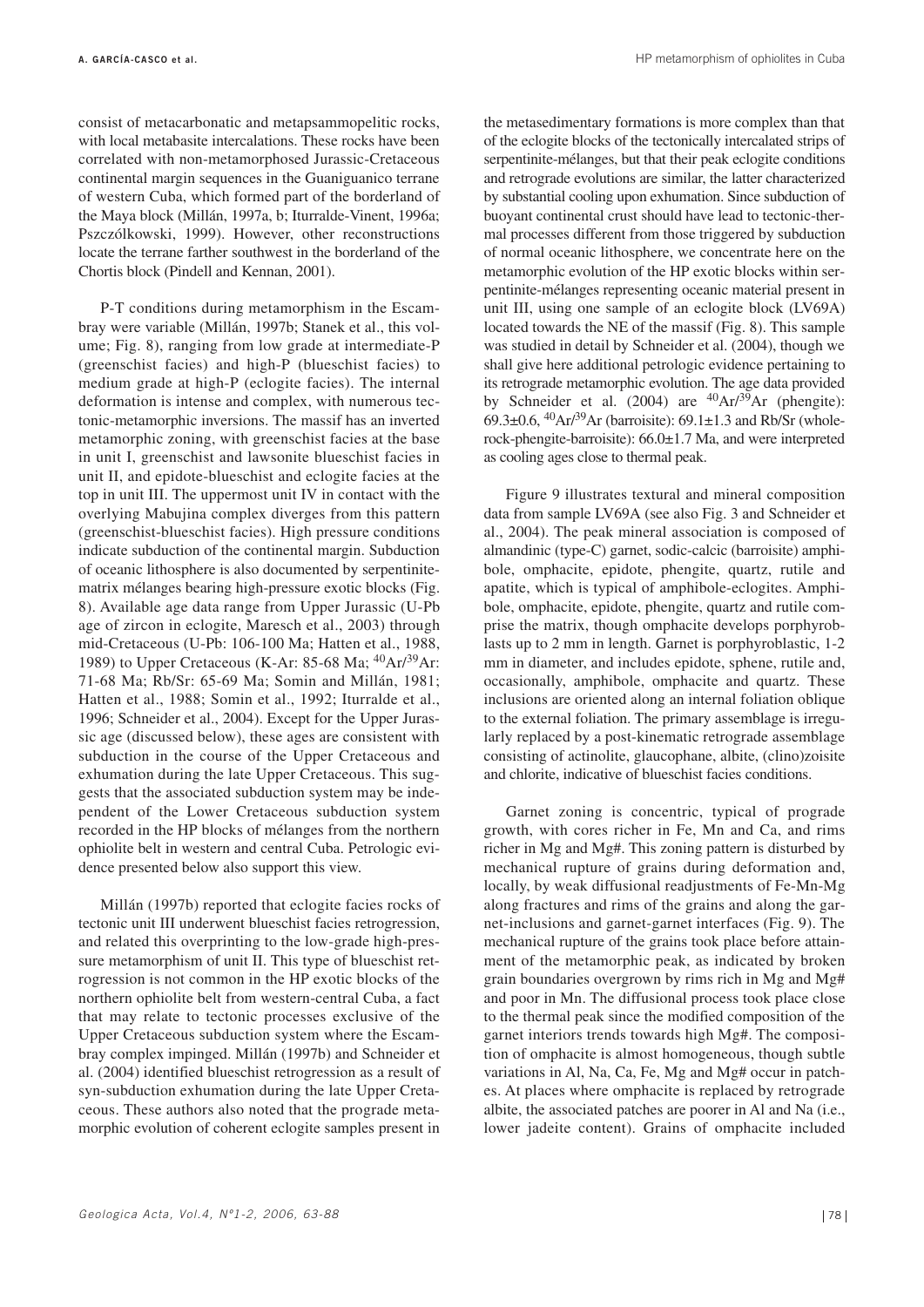

FIGURE 9 **Key textural and mineral composition data of sample LV69A. The top synthetic XR images (beam current: 251 nA; step size: 5 mm; counting time: 50 ms; all other operating conditions and procedures as in Fig. 7) correspond to Mn(Ka) and Mg(Ka)/(Fe(Ka)+Mg(Ka)) of garnet. Note that the** grain in the center of the images is fractured. The bottom synthetic XR images (step size: 6  $\mu$ m; counting time: 50 ms (Na, Mn, Ti, Si) and 35 ms (Al, Fe,  $Mg$ , Ca; all other operating conditions and procedures as above and Fig. 7) correspond to  $A((K\alpha)$  and  $Mg(K\alpha)/(Fe(K\alpha))$  of retrograde glauco**phane. The compositional profile of garnet is indicated in the XR image of Mn. The composition of amphibole is plotted within the classification scheme of Leake et al. (1997), with symbols and labels as in Fig. 5.**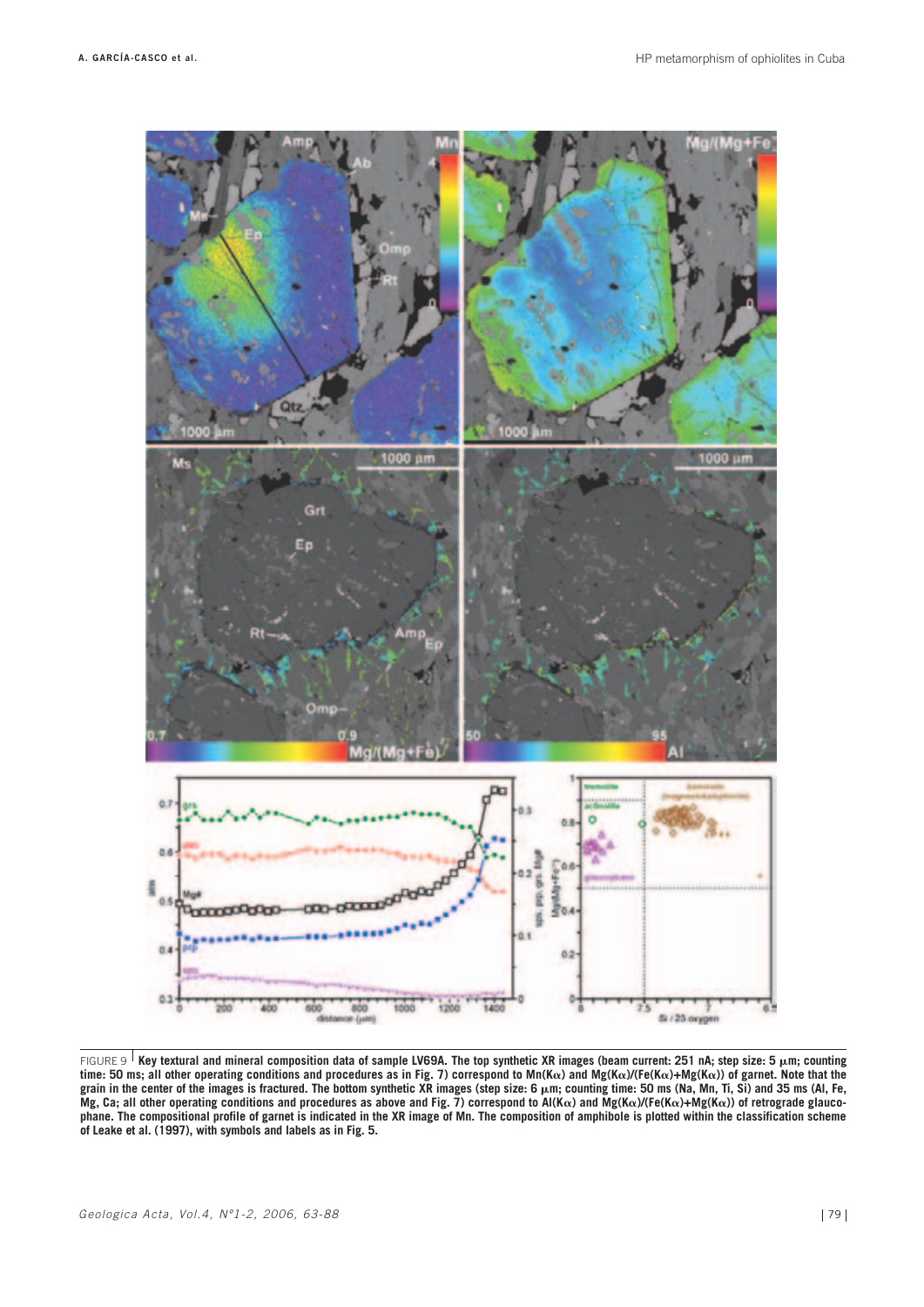within garnet have lower Mg# than those of the matrix and porphyroblasts, though the jadeite contents are similar. Thus, the composition of peak omphacite corresponds with high Al, Na and Mg# contents. Amphibole in the matrix and enclosed within omphacite and garnet is sodic-calcic (barroisite, locally magnesiokatophorite). The compositional zoning is faint and concentric, with rims richer in Ti, Al, Fe and Na+K(A) indicative of prograde growth. The amounts of Na(B) decrease slightly towards the rims. Locally, amphibole rims are calcic (magnesiohornblende-actinolite), with a composition similar to that of retrograde grains associated with chlorite, albite and glaucophane. Inclusions of epidote within garnet have the Al-richest composition, the grains of the matrix show a faint zoning with cores richer in Al and rims richer in  $Fe<sup>3+</sup>$  and some grains associated with retrograde overprints have lower  $Fe<sup>3+</sup>$ , all indicating positive correlation of  $Fe<sup>3+</sup>$  with temperature. Phengite shows a faint concentric zoning with cores richer in Si and Mg and rims richer in Al and Ti. This pattern is consistent with prograde growth at high pressure. Small grains of glaucophane overprint prograde barroisite, omphacite and garnet. At sites where omphacite grew adjacent to garnet, its composition is richer in Fe and Al, while it is richer in Mg at sites dominated by amphibole and/or omphacite. This is clearly shown in Fig. 9, where grains of Al-Fe-richer glaucophane grown at the rims of garnet become richer in Mg as they intrude the matrix formed by barroisite +omphacite. Since garnet is rich in Al and Fe, and barroisite and glaucophane are poorer in Al and richer in Mg, this texture indicates that the heterogeneous composition of glaucophane is the result of diffusion problems during retrogression and not because of different stages of growth. Similarly, retrograde chlorite occurs adjacent to garnet and within the barroisite+omphacite matrix, and its composition mimics the site of growth with higher Fe contents in the former and higher Mg contents in the latter (not shown) indicating equilibrium problems.

Metamorphic conditions have been estimated using Thermocalc (version 3.21). With the new data outlined above, we refined the calculations of Schneider et al. (2004) with identical results within error. Conditions calculated for the pre-peak inclusion assemblage and the peak assemblage are  $573 \pm 66$  ° C and  $14.6 \pm 2.8$  kbar, and  $657 \pm 47^{\circ}$ C and  $15 \pm 2.1$  kbar, respectively. Conditions calculated for the retrograde assemblage are  $460 \pm$ 87 $^{\circ}$ C and 8.8  $\pm$  1.7 kbar, though these figures are uncertain because of equilibrium problems of glaucophane and chlorite mentioned above. The resulting P-T path describes a prograde section within the eclogite field followed by strong cooling during decompression. That the retrograde P-T path involves substantial cooling, as is typical for Franciscan-type paths, is indicative of a low geothermal (i.e., refrigerated) gradient during exhumation, implying that subduction did not stop during mélange formation and exhumation. This situation resembles that inferred for eastern Cuba, but is the reverse from that inferred for the mélanges of western-central Cuba.

## **PLATE-TECTONIC IMPLICATIONS**

Alternative plate-tectonic models have been proposed for the Caribbean region (Morris et al., 1990; Pindell, 1994; Meschede and Frisch, 1998 for reviews, and the IGCP 433 "Origin of the Caribbean Plate" site http://www.ig.utexas.edu/CaribPlate/CaribPlate.html). However, most authors agree in a) formation of an oceanic inter-Americas gap (i.e., Proto-Caribbean) during Jurassic break-up of Pangea and Cretaceous drift of North and South America, b) progressive consumption of the Proto-Caribbean during the Cretaceous-Tertiary in one or several subduction zones, c) insertion of the Pacificderived Caribbean plate into the inter-Americas gap and d) collision of the Caribbean plate with the North and South American plate margins during the uppermost Cretaceous and Tertiary (Wilson, 1966; Malfait and Dinkelman, 1972; Mattson, 1979; Pindell and Dewey, 1982; Burke et al., 1984; Duncan and Hargraves; 1984; Burke, 1988; Pindell and Barrett, 1990; Pindell, 1985, 1994; Iturralde-Vinent, 1998; Kerr et al., 1998, 1999; Mann, 1999; Pindell and Kennan, 2001). This process may have been accompanied by a change in polarity of subduction, from eastward-dipping subduction of the Pacific below the Proto-Caribbean to westward-dipping subduction of the Proto-Caribbean below the Pacific (Caribbean), but the age and tectonic scenario of the flip is debated.

Burke (1988), Duncan and Hargraves (1984) and Kerr et al. (1998) have argued for an Upper Cretaceous flip of subduction, while Mattson (1979), Pindell and Dewey (1982), Pindell (1994) and Pindell and Kennan (2001) have proposed an Aptian age. Mid-Cretaceous unconformities recorded in volcanic arc sequences along the Antilles and Venezuela have been related to an important mid-Cretaceous orogenic event by Pindell and Kennan (2001), but the unconformity is absent in Puerto Rico (Schellekens, 1998; Jolly et al., 2001) and Virgin Islands (Rankin, 2002). In La Habana, Villa Clara and Camagüey regions of central Cuba, unconformities and conglomerates of Albian age locally separate the tholeiitic and calcalkaline island arc suites of the Cretaceous volcanic belt of central Cuba (i.e., pre-Camujiro/Los Pasos and Camujiro/Mataguá formations, respectively), but conglomerates and unconformities of Coniacian-Santonian age are also present within this volcanic belt (Iturralde-Vinent, 1996c; Diaz de Villalvilla, 1997; Piñero Pérez et al., 1997). Lebron and Perfit (1993, 1994) argued for a mid-Cretaceous flip based on an abrupt change from IAT to CA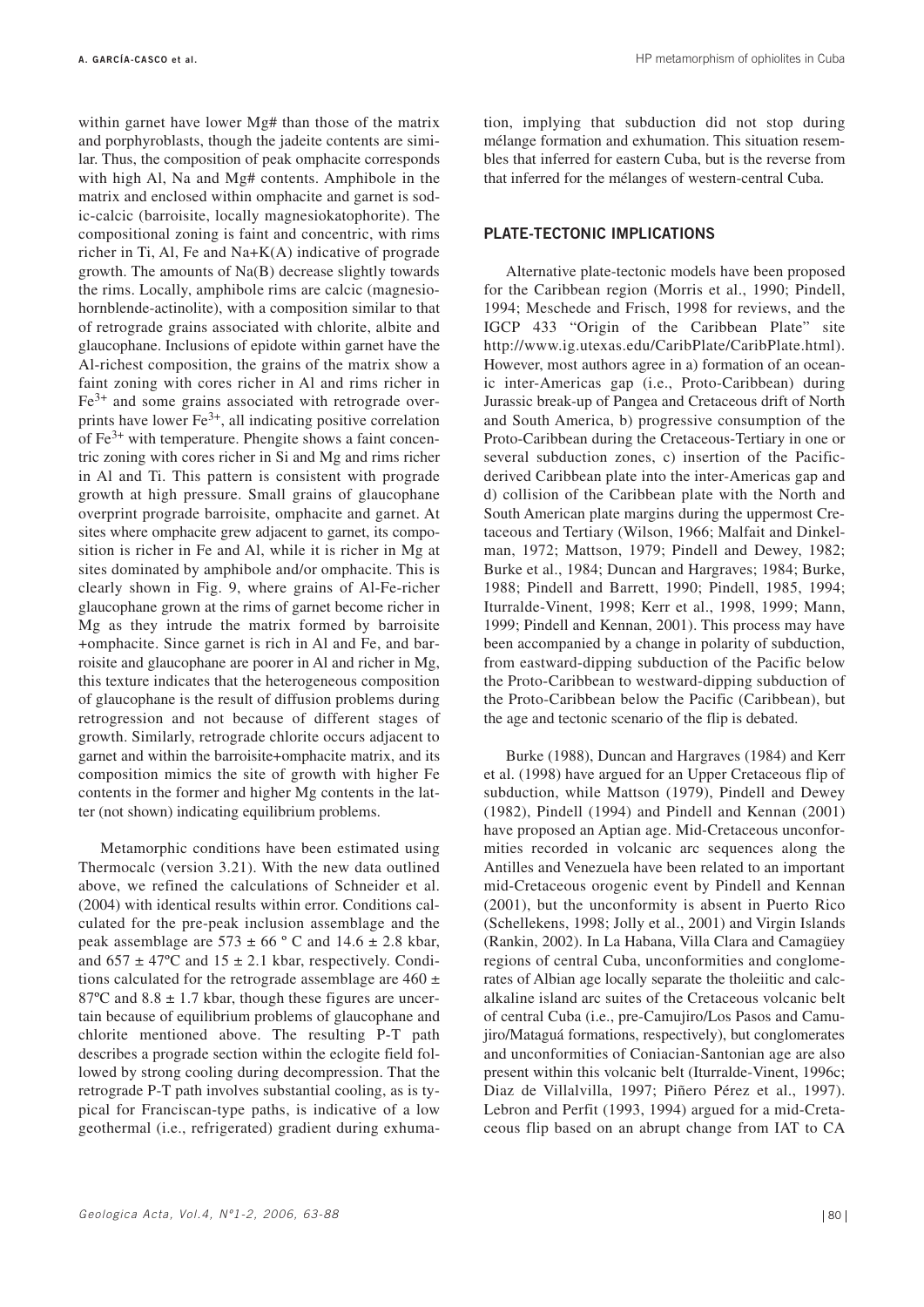affinity in volcanic arc rocks, but this argument has been disputed by Kerr et al. (1999), Jolly et al. (2001) and Iturralde-Vinent et al. (this volume) based on evidence from Cuba and Puerto Rico. Mid-Cretaceous reversal of subduction has been related to northward overthrusting of the arc by oceanic crust in the Cordillera Central of Hispaniola (Draper et al., 1996, Lewis et al., 1999, 2002), but according to Lapierre et al. (1997, 1999) this tectonic event took place in Upper Cretaceous times. Our data and interpretations add to this debate.

## **Mid-Cretaceous arrest of subduction (westerncentral Cuba)**

The P-T path and age data from high pressure blocks within serpentinite mélanges of the northern ophiolite belt in western and central Cuba provide evidence for pre-Aptian (pre-118 Ma) subduction, Aptian tectonic instability of the subduction system and Aptian-Albian arrest of subduction and mélange formation and exhumation. This mélange-forming event may relate to Aptian collision between Chortis and western Mexican blocks documented in exotic blocks of eclogite within serpentinite mélanges south of the Motagua fault zone in Guatemala (Harlow et al., 2004). If correlation exists, the lack of evidence for ocean basin closure and continent-continent collision in Cuba indicates prolongation of the continentcontinent collision belt of Guatemala into a southern intra-oceanic belt.

The possible Cuban prolongation of mid-Cretaceous Guatemalan collision can be integrated into the tectonic model of Kerr et al. (1999). This model diverges from others proposed for the Caribbean region in postulating two simultaneous subduction systems during the Lower Cretaceous, the western one involving NE-directed consumption of the Pacific and associated with the formation of the tholeiitic island arc and the eastern one involving SW-directed consumption of the Proto-Caribbean and associated with the formation of a boninitic arc. Based on the extinction of the boninitic arc, the model incorporates termination of the subduction of the Proto-Caribbean and an orogenic event during the Aptian-Albian that formed an intra-oceanic suture. Thus, correlation of mid-Cretaceous sutures in Cuba and Guatemala is possible. Because the suture is located within the northern ophiolite belt, between the Cretaceous volcanic arc belt (to the South) and the Bahamas Platform (to the North) in central Cuba, the associated subduction zone likely involved subduction of the Proto-Caribbean, as suggested by Kerr et al. (1999). However, Harlow et al. (2004) suggested NE dipping subduction of the Pacific (Farallon) plate in Guatemala. To clarify this problem, age data of the boninitic rocks from Cuba are needed.

Alternatively, the mid-Cretaceous event of arrest of subduction and mélange formation in western-central Cuba may represent arrest of subduction of Pacific lithosphere related to Aptian flip of subduction as proposed by Pindell (1994) and Pindell and Kennan (2001). However, the model of Aptian flip of subduction predicts formation of western-central Cuba mélanges to the southwest (pre-Aptian scenario) of the volcanic arc. This prediction conflicts with the structural arrangement of central Cuba, where the Cretaceous volcanic arc belt overrides the northern ophiolite belt and associated mélanges along N-directed thrusts. Though this structure formed during the uppermost Late Cretaceous to Paleogene collision, the reconstruction of the relative position of the complexes during pre-Upper Cretaceous times places the mélanges northeast of the arc. The conflict is resolved if the mélanges are of Upper Cretaceous age, as proposed, for example, by Andó et al. (1996). But, while an additional Upper Cretaceous event of mélange formation is not excluded, the metamorphic data from the high-pressure blocks in the Holguín region indicate subduction during the Lower Cretaceous. Thus, model of Aptian flip of subduction can only accommodate our inferences concerning metamorphism in western-central Cuba mélanges if a fragment of the pre-Aptian fore-arc (located in the Pacific side of the arc) was tectonically incorporated to the post-Aptian fore-arc (located in the Proto-Caribbean side of the arc) during the flip of subduction, perhaps as a result of important sinistral strike-slip movements traversing the magmatic arc.

# **Mid-Cretaceous onset of subduction (eastern Cuba)**

High-grade metamorphism in amphibolite blocks from eastern Cuba mélanges indicates formation in a hot subduction environment suggesting initiation of subduction. Initiation of subduction in the Caribbean realm has been proposed for parts of the Cordillera de la Costa accretionary prism, Venezuela (Smith et al., 1999). However, these authors dated the onset of subduction as Upper Cretaceous, while it is probably of Aptian-Albian age in eastern Cuba. Consequently, rocks from eastern Cuba support models of flip of subduction during the Aptian. This type of model predicts the birth of a new SW-dipping subduction system that consumed hot oceanic lithosphere of the Proto-Caribbean basin, which was opening at that time and subduction of a ridge was possible, as suggested by Pindell and Kennan (2001) who depict subduction of the Proto-Caribbean ridge in their model. Furthermore, continued subduction and, consequently, refrigeration of the subduction system during the Upper Cretaceous is consistent with counterclockwise P-T paths of eastern Cuba amphibolite blocks.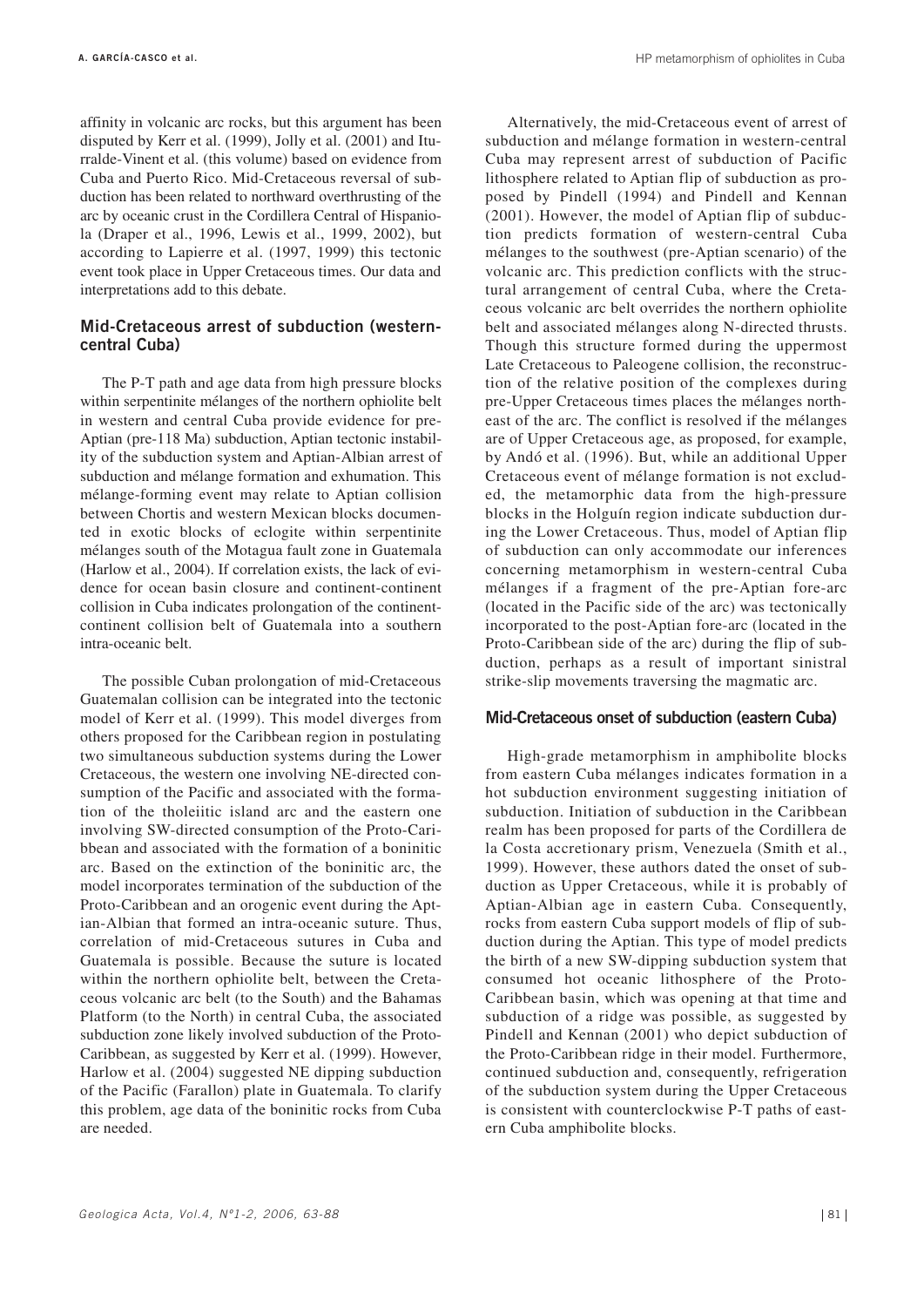## **Upper Cretaceous subduction of the Purial volcanic arc**

Though a sound structural analysis of eastern Cuba has not been undertaken, the basic structural arrangement of the region is dominated by NE-directed thrusts of (meta)ophiolitic material over the (meta)volcanic arc terrane of the Purial complex. This arrangement implies that the ophiolitic material and associated serpentinite mélanges were located to the SW of the Cretaceous volcanic arc belt previous to thrusting, conflicting with the predictions of models of Aptian flip of subduction. In this type of model, the mélanges should have been accreted to the fore-arc of the Caribbean plate and, consequently, should have been located to the NE of the volcanic arc. In addition, it should be noted that this model does not satisfactorily explain Late Campanian metamorphism of the Purial volcanic arc. This metamorphism was developed during collision of the Cretaceous volcanic arc belt with a subduction zone, as indicated by the attainment of high-pressure metamorphism and associated intense ductile deformation. In order to explain this orogenic process during the late Upper Cretaceous and the structural arrangement of eastern Cuba, it appears that two subduction zones are required as depicted in Fig. 10. This two-fold configuration explains a) volcanic arc sequences of Upper Cretaceous age with contrasted geochemical signatures including boninitic and tholeiitic in the eastern ophiolites and (mostly) calc-alkaline in the Cretaceous volcanic arc belt of the Purial complex, b) high-pressure metamorphism of oceanic material in La Corea and Sierra del Convento mélanges associated with the eastern ophiolites, c) high-pressure metamorphism of Cretaceous volcanic arc belt (Purial complex) and continental-margin sequences (Asunción), and d) thrusting of the ophiolitic bodies over the Cretaceous volcanic arc belt (Purial complex). The proposed arrangement of subduction during the Upper Cretaceous for eastern Cuba strengthens our view that mélanges of eastern and western-central Cuba are not correlated.

#### **Upper Cretaceous subduction of the Escambray**

Before our data and interpretations are discussed, the Late Jurassic (140-160 Ma) U-Pb ages of zircon of eclogites from the Escambray merits comment. This age is enigmatic and may represent either the magmatic crystallization of the precursor gabbro or an early (pre-Caribbean) metamorphic event (Maresch et al., 2003). Pindell and Kennan (2001) considered that this age correlates with Late Jurassic high pressure rocks from Baja California and suggested that the continental rocks of the Escambray (and Isle of Pines) may be located south of Chortis block during the late Jurassic. Furthermore, these authors depict the continental part of the Escambray massif to the SW of the Proto-Caribbean subduction zone during the Upper Cretaceous, implying that it was not subducted during this stage. This configuration is inconsistent with our interpretation of on-going subduction of oceanic and continental material during the late Upper Cretaceous and with independent studies that suggest correlation of a) the dragged basement of the eastern margin of the Yucatan peninsula with the Guaniguanico terrane (Pyle et al., 1973) and b) the latter with the Escambray and Isle of Pines terranes (Iturralde-Vinent, 1996a; Millán, 1997a, b; Pszczólkowski, 1999, and references therein). Further geochronological work is needed to solve this problem.

Assuming the continental portion of the Escambray ensemble forming part of the margin of the Maya block during the Mesozoic, subducted ophiolitic material within the complex (i.e. serpentinite-mélanges containing HP blocks) should correspond to Proto-Caribbean oceanic crust. K-Ar,  $^{40}Ar^{39}Ar$  and Rb/Sr ages of metasediments from the margin and of subducted oceanic crust (e.g. eclogite block LV69A) suggest subduction during the Upper Cretaceous and exhumation during the late Upper Cretaceous. This configuration is consistent



FIGURE 10 **Model of the tectonic configuration of eastern Cuba during the Upper Cretaceous. Oceanic and suprasubduction volcanisms are indicated in black and grey, respectively. The Sierra del Convento and La Corea amphibolites (star) would have been formed upon the (Aptian) onset of subduction system 2, and the Purial complex (volcanic arc 1) would collide with this subduction system in the Late Campanian. The age of collision of the Asunción terrane (Bahamas?) with subduction system 2 is uncertain. Possible locations of eastern Cuba ophiolites and associated volcanics (suprasubduction system 2) are also indicated.**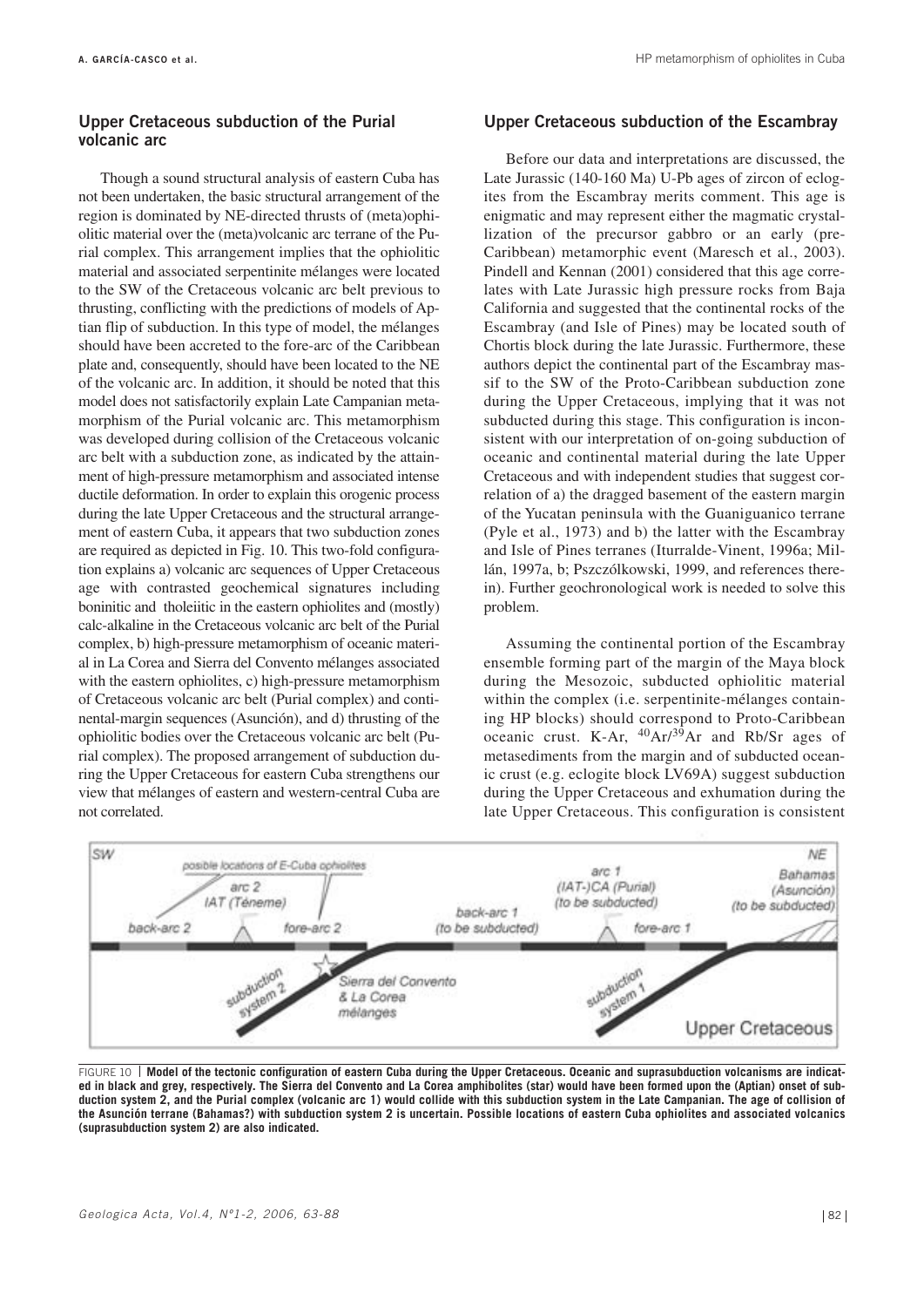with models that incorporate flip of subduction either during the Upper Cretaceous or the Aptian, though pre-100 Ma U-Pb ages constitute a problem of the former type of models. In the latter type of model, the 100-106 Ma U-Pb ages of zircons (Hatten et al., 1988, 1989) of eclogite blocks within serpentinite mélanges are explained as earlier subducted Proto-Caribbean crust (Millán, 1996a).

#### **CONCLUDING REMARKS**

The metamorphic evolution of subducted ophiolitic material from Cuba and the geologic setting of the different complexes do not support a single subduction system in the region during the Cretaceous. We propose that:

a) High-pressure blocks from the northern ophiolite belt in western and central Cuba formed in a pre-Aptian subduction zone that arrested during the Aptian-Albian due to an intra-oceanic collision event related to either Early Cretaceous continent-continent collision event in Guatemala or Aptian flip of subduction,

b) high-pressure high-temperature amphibolite blocks from the eastern Cuba ophiolites formed in a new Aptian (SW-dipping) hot subduction zone which evolved to mature subduction during the Upper Cretaceous and arrested during the Late Campanian when the Purial segment of the Cretaceous volcanic arc belt impinged into the subduction zone (Fig. 10), and

c) high-pressure rocks from the Escambray complex formed in a mature (SW-dipping) subduction zone of Upper Cretaceous age which consumed Proto-Caribbean oceanic crust and arrested during the late Upper Cretaceous, when the margin of the Maya block impinged into the subduction zone.

These conclusions suggest a variety of tectonic arrangements that may record space and time complexity in a dynamic plate-tectonic scenario strongly influenced by adjacent continental masses of North and South America. It may be no coincidence that the inferred Aptian-Albian subduction arrest of in western and central Cuba and initiation of hot subduction in eastern Cuba is synchronous with the onset of opening of Equatorial-South Atlantic and the westward drift of South America during mid-Cretaceous times. This was a global event that may have had significant consequences for the plate-tectonic evolution of the Caribbean region, such as the demise and birth of subduction systems, subduction polarity reversals, intraoceanic collision, closure of small oceanic basins flanking continental blocks, and changes in location and geochemical signature of arcs and of ocean-basin

magmatic activity. The time overlap of these events and of the episodes of subduction-related metamorphism and serpentinite-matrix mélange formation in Cuba makes conceivable that the latter had shared the same origin. This could mean that a number of independent subduction zones evolved in the Caribbean-eastern Pacific region during the Cretaceous. Plate tectonic models that incorporate Aptian flip of subduction better accommodate our data and interpretations, though some adaptations of the models are needed. In particular, the Early Cretaceous Cuban-Guatemalan subduction-collision event and two simultaneous Upper Cretaceous subduction zones should be considered. Thus, the subduction zone where the blocks from the northern ophiolite belt of western-central Cuba were formed document a Lower Cretaceous subduction system different from that of eastern Cuba and the Escambray, and the subduction zones where the HP rocks of the latter two regions formed do not necessarily represent different parts (separated along strike) of a single Upper Cretaceous subduction system.

## **ACKNOWLEDGEMENTS**

We acknowledge Ed. Lidiak and anonymous reviewers for perceptive comments and suggestions. This paper is part of the IGCP project 433 (Caribbean Plate Tectonics) and has received financial support from the Spanish DGES-MEC project BTE2002-01011.

#### **REFERENCES**

- Adamovich, A., Chejovich, V., 1964. Principales características de la geología y de los minerales útiles de la región nordeste de la Provincia de Oriente. Revista Tecnológica, 2, 14-20.
- Andó, J., Harangi, Sz., Szakmány, By., Dosztály, L., 1996. Petrología de la asociación ofiolítica de Holguín. In: Iturralde-Vinent, M.A. (ed.). Ofiolitas y Arcos Volcánicos de Cuba. Miami, USA, IGCP Project 364 Special Contribution 1, 154-176.
- Auzende, A.L., Devouard, B., Guillot S., Daniel, I., Baronnet, A., Lardeaux J.M., 2002. Serpentinites from central Cuba; petrology and HRTEM study. European Journal of Mineralogy, 14, 905-914.
- Blein, O., Guillot, S., Lapierre, H., Mercier-de-Lepinay, B., Lardeaux, J.M., Millán, G., Campos, M., García, A., 2003. Geochemistry of the Mabujina Complex, central Cuba; implications on the Cuban Cretaceous arc rocks. Journal of Geology, 111, 89-101.
- Boiteau, A., Michard, A., Saliot, P., 1972. Métamporphisme de haute pression dans le complexe ophiolitique du Purial (Oriente,Cuba). Comptes Rendus de l'Académie des Sciences Paris, 274 (série D), 2137-2140.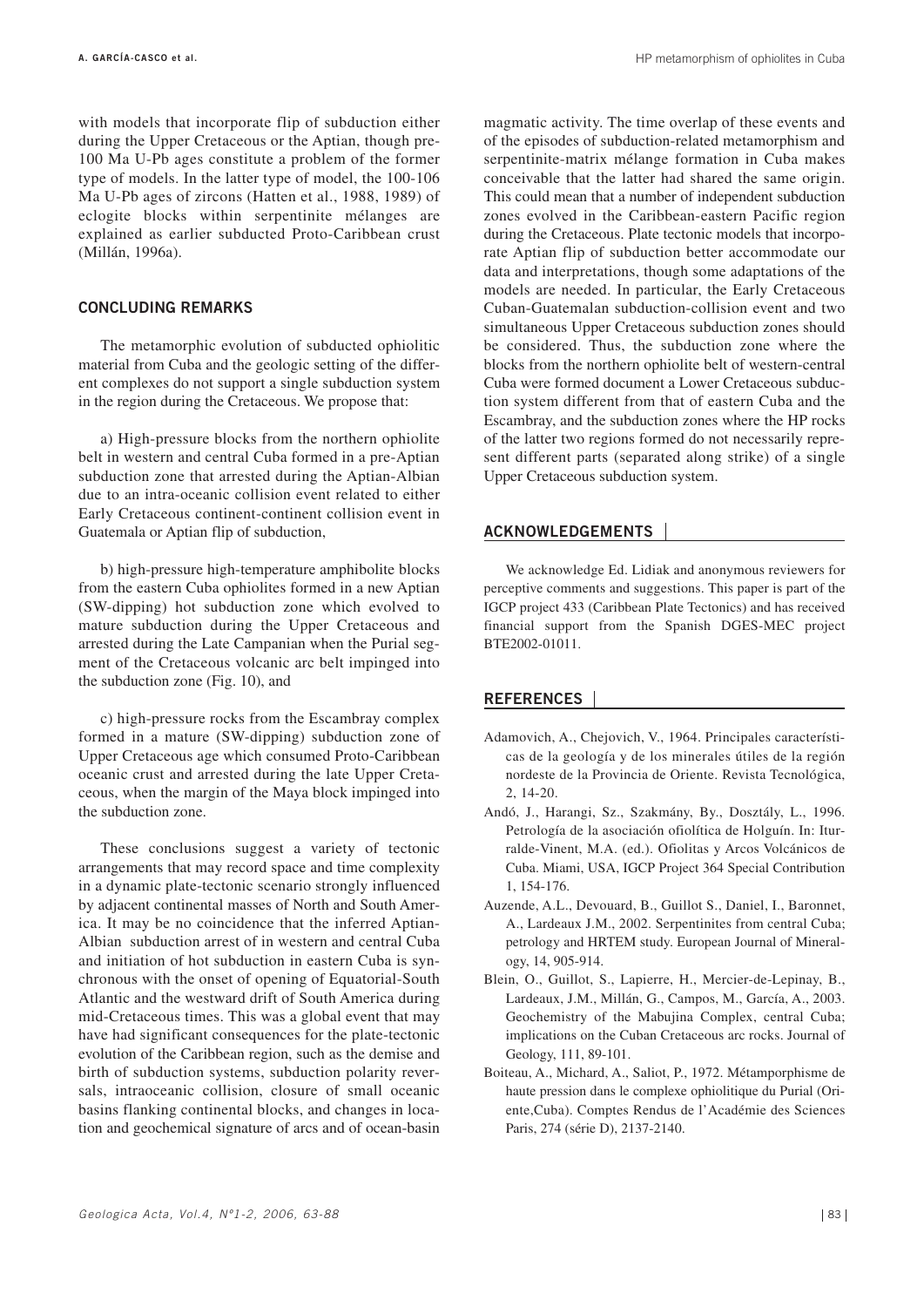- Bralower, T.J., Iturralde-Vinent, M.A., 1997. Micropaleontological dating of the collision between the North American plate and the Greater Antilles arc in western Cuba. Palaios, 12, 133-150.
- Burke, K., 1988. Tectonic evolution of the Caribbean. Annual Reviews of Earth and Planetary Sciences, 16, 201-230.
- Burke, K., Cooper, C., Dewey, J.F., Mann, P., Pindell, J.L., 1984. Caribbean tectonics and relative plate motions. In: Bonini, W., Hargraves, R.B., Shagam, R. (eds.) The Caribbean-South American Plate Boundary and Regional Tectonics. Boulder, Colorado,Geological Society of America, Memoir 162, 31-63.
- Carswell, D.A., 1990. Eclogites and the eclogite facies: definitions and classifications. In: Carswell, D.A. (ed.). Eclogite Facies Rocks, Blackie, Glasgow, 1-13.
- Cobiella, J., Campos M., Boiteau, A., Quintas, F., 1977. Geología del flanco sur de la Sierra del Purial. Revista La Minería en Cuba, 3, 54-62.
- Cobiella, J., Quintas, F., Campos M., Hernández, M., 1984. Geología de la Región central y Suroriental de la Provincia de Guantánamo. Santiago de Cuba, Editorial Oriente, 125 pp.
- Coleman, R.G., Lee, D.E., Beatty, L.B., Brannock, W.W., 1965. Eclogites and eclogites: their differences and similarities. Geological Society of America Bulletin, 76, 483–508.
- Díaz de Villalvilla, L., 1997. Caracterización geológica de las formaciones volcánicas y volcano-sedimentarias en Cuba central, provincias Cienfuegos, Villa Clara, Sancti Spiritus. In: Furrazola Bermúdez, G.F., Núñez Cambra, K.E. (eds.). Estudios sobre Geología de Cuba. La Habana, Cuba, Centro Nacional de Información Geológica, 259-270.
- Donnelly, T.W., Rogers, J.W., 1978. The distribution of igneous rock suites throughout the Caribbean. Geologie en Mijnbouw, 57, 151-162.
- Donnelly, T.W., Beets, D., Carr, M., Jackson, T., Klaver, G., Lewis, J., Maury, R., Schellenkens, H., Smith, A.L., Wadge, G., Westercamp, D., 1990. History and tectonic setting of Caribbean magmatism. In: Dengo, G., Case, J.E. (eds.). Geology of North America. Volume H. The Caribbean region. Boulder, Colorado, Geological Society of America, 339–374.
- Draper, G., Jackson, T.A., Donovan, S.K., 1994. Geologic provinces of the Caribbean Region. In: Donovan, S.K., Jackson, T.A. (eds.). Caribbean Geology: An Introduction. Kingston, Jamaica, U.W.I. Publishers'Association, 3-12.
- Draper, G., Gutiérrez, G., Lewis, J.F., 1996. Thrust emplacement of the Hispaniola peridotite belt: Orogenic expression of the mid-Cretaceous Caribbean arc polarity reversal? Geology, 24, 1143-1146.
- Duncan, R.A., Hargraves, R.B., 1984. Plate tectonic evolution of the Caribbean region in the mantle reference frame. In: Bonini, W., Hargraves, R.B., Shagam, R. (eds.) The Caribbean-South American Plate Boundary and Regional Tectonics. Boulder, Colorado, Geological Society of America, Memoir 162, 81-93.
- Ernst, W.G., 1988. Tectonic history of subduction zones inferred from retrograde blueschists P-T paths. Geology, 16, 1081-1084.
- Fonseca, E., Zelepugin, V.N., Heredia, M., 1985. Structure of the ophiolite association of Cuba. Geotectonics, 19, 321-329.
- Fonseca, E., González, R., Delgado, R., Savieleva, G., 1989. Presencia de efusivos ofiolíticos y de boninitas en las provincias de La Habana y Matanzas. Boletín Técnico, Geología, 1, 1-9.
- García-Casco, A., Torres-Roldán, R.L., Millán, G., Monié, P., Haissen, F., 2001. High-grade metamorphism and hydrous melting of metapelites in the Pinos terrane (W Cuba): Evidence for crustal thickening and extension in the northern Caribbean collisional belt. Journal of Metamorphic Geology, 19, 699-715.
- García-Casco, A., Torres-Roldán, R.L., Millán, G., Monié, P., Schneider, J., 2002. Oscillatory zoning in eclogitic garnet and amphibole, Northern Serpentinite Melange, Cuba: a record of tectonic instability during subduction? Journal of Metamorphic Geology, 20, 581-598.
- García-Casco, A., Pérez de Arce, C., Millán, G., Iturralde-Vinent, M.A., Fonseca, E., Torres-Roldán, R.L., Núnez, K., Morata, D., 2003. Metabasites from the northern serpentinite belt (Cuba) and a metamorphic perspective of the plate tectonic models for the Caribbean region. Taller del Proyecto nº 433 del PICG / UNESCO "Tectónica de placas en el Caribe", La Habana, Memorias GEOMIN 2003,1-9.
- García Delgado, D.E., Pérez Pérez, C., Delgado Damas, R., Díaz Otero, C., Millán, G., Furrazola, G., Díaz de Villalvilla, L., García Cadiz, I., Sukar, K., Delgado Carballo, I., Bernal, L., Pardo, M., Rojas Agramonte, Y., Suárez Leyva, V., Duani Duarte, E., 1998. Mapa geológico de Cuba central (provincias Cienfuegos, Villa Clara y Sancti Spiritus). Scale 1:100000. La Habana, Instituto de Geología y Paleontología.
- Gervilla, F., Proenza, J.A., Frei, R., González-Jiménez, J.M., Garrido, C., Melgarejo, J.C., Meibom, A., Díaz-Martínez, R., Lavaout, W., 2005. Distribution of platinum-group elements and Os isotopes in chromite ores from Mayarí-Baracoa ophiolitic belt (eastern Cuba). Contribution to Mineralogy and Petrology, Contributions to Mineralogy and Petrology, 150, 589-607.
- Gerya, T.V., Stöckhert, B., Perchuk, A.L., 2002. Exhumation of high-pressure metamorphic rocks in a subduction channel -a numerical simulation. Tectonics, 21, 6, 1-19.
- Gordon, M.B., Mann, P., Cáceres, D., Flores, R., 1997. Cenozoic tectonic history of the North America-Caribbean plate boundary in western Cuba. Journal of Geophysical Research, 102, 10055-10082.
- Grafe, F., Stanek, K.P., Baumann, A., Maresch, W.V., Hames, W.E., Grevel, C., Millán, G., 2001. Rb-Sr and 40Ar/39Ar mineral ages of granitoid intrusives in the Mabujuna unit, central Cuba: Thermal exhumation history of the Escambray massif. Journal of Geology, 109, 615-631.
- Harlow, G.E.., Hemming, S.R., Avé Lallemant, H.G., Sisson, V.B., Sorensen, S.S., 2004. Two high-pressure–low-temperature serpentinite-matrix mélange belts, Motagua fault zone,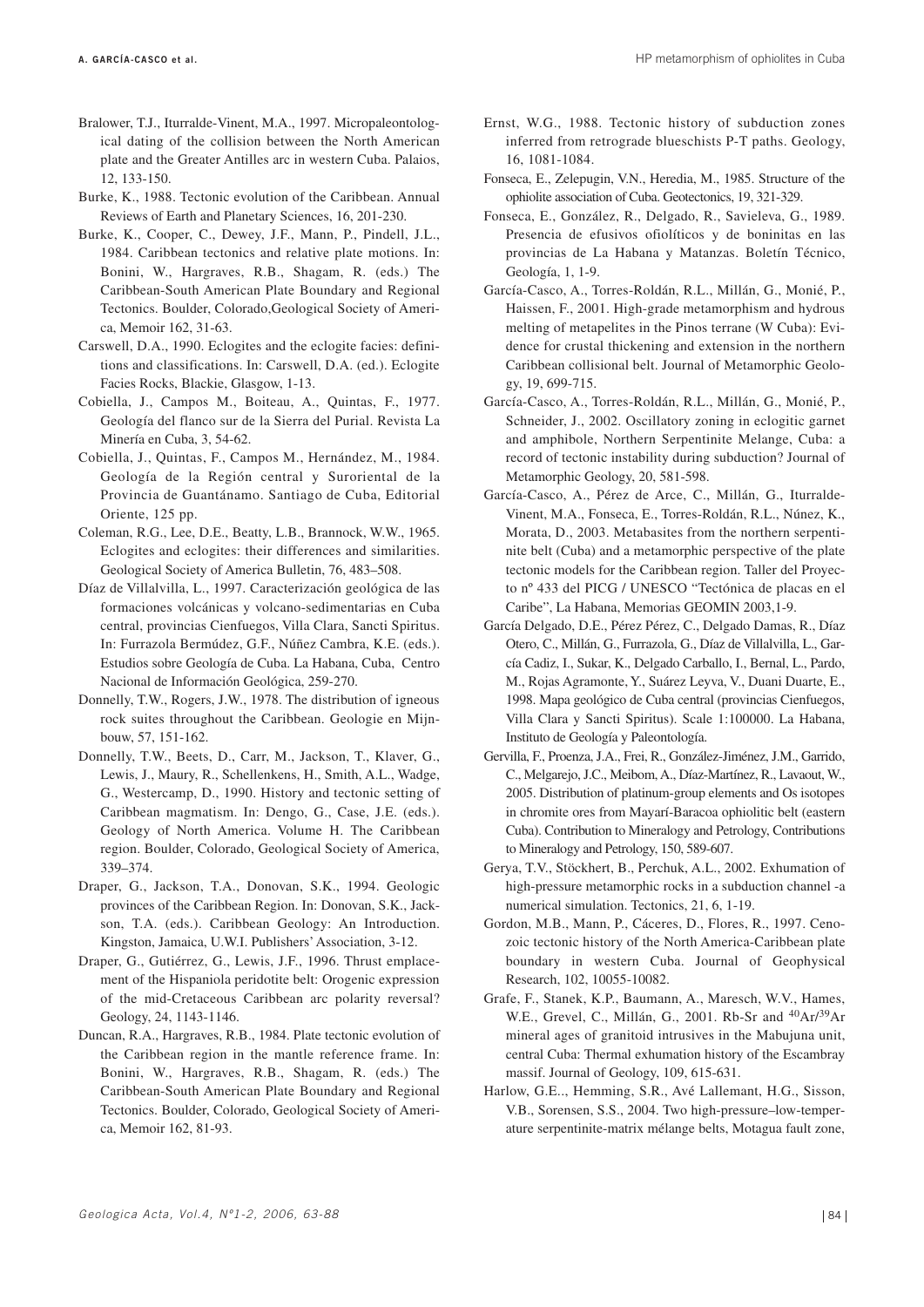Guatemala: A record of Aptian and Maastrichtian collisions. Geology, 32, 17-20.

- Hatten, C. W., Somin, M. L., Millan, G., Renne, P., Kistler, R.W., Mattison, J.M., 1988. Tectonostratigraphic units of Central Cuba. 11th Caribbean Geological Conference, Barbados, Proceedings, 35, 1-13.
- Hatten, C.W., Mattison, J.M., Renne, P.R., Somin, M.L., Millán, G., Araqueliants, M.M., Kolesnikov, E.M., Sumin, L.V., 1989. Rocas metamórficas de alta presión: nuevos datos acerca de sus edades. Primer Congreso Cubano de Geología, La Habana, Cuba, Memorias, 118-119.
- Hernández, M., Canedo, Z., 1995. Geoquímica de las ofiolitas meridionales de Cuba oriental. Revista Minería y Geología, 3, 3-9.
- Holland, T.J.B., Powell, R., 1998. An internally consistent thermodynamic data set for phases of petrological interest. Journal of Metamorphic Geology, 16, 309-343.
- Hutson, F., Mann, P., Renne, P., 1998.  $^{40}Ar/^{39}Ar$  dating of single muscovite grains in Jurassic siliclastic rocks (San Cayetano Formation): Constraints on the paleoposition of western Cuba. Geology, 26, 83-86.
- Iturralde-Vinent, M.A., 1988. Naturaleza geológica de Cuba. La Habana, Cuba, Editorial Científico-Técnica, 246 pp.
- Iturralde-Vinent, M.A., 1989. Role of ophiolites in the geological constitution of Cuba. Geotectonics, 4, 63-74.
- Iturralde-Vinent, M.A., 1994. Cuban geology: A new plate tectonic synthesis. Journal of Petroleum Geology, 17, 39-70.
- Iturralde-Vinent, M.A., 1996a. Introduction to Cuban Geology and Geophysics. In: Iturralde-Vinent, M.A. (ed.). Ofiolitas y Arcos Volcánicos de Cuba. Miami, USA, IGCP Project 364 Special Contribution 1, 3-35.
- Iturralde-Vinent, M.A., 1996b. Geología de las ofiolitas de Cuba. In: Iturralde-Vinent, M.A. (ed.). Ofiolitas y Arcos Volcánicos de Cuba. Miami, USA, IGCP Project 364 Special Contribution 1, 83-120.
- Iturralde-Vinent, M.A., 1996c. El arco de islas volcánicas del Cretácico. In: Iturralde-Vinent, M.A. (ed.). Ofiolitas y Arcos Volcánicos de Cuba. Miami, USA, IGCP Project 364 Special Contribution 1, 179-189.
- Iturralde-Vinent, M.A., 1996d. Evidencias de un arco primitivo (Cretácico Inferior) en Cuba. In: Iturralde-Vinent, M.A. (ed.). Ofiolitas y Arcos Volcánicos de Cuba. Miami, USA, IGCP Project 364 Special Contribution 1, 227-230.
- Iturralde-Vinent, M.A., 1998. Sinopsis de la Constitución Geológica de Cuba. In Melgarejo J.C., Proenza, J.A. (eds.). Geología y Metalogénia de Cuba: Una Introducción. Acta Geologica Hispanica, 33, 9-56.
- Iturralde-Vinent, M.A., Morales, T.M., 1988. Toleitas del Titoniano medio en la Sierra de Camaján, Camagüey. Posible datación de la corteza oceánica. Revista Tecnológica, 18, 25-32.
- Iturralde-Vinent, M.A., Millán, G., Korkas, L., Nagy, E., Pajón, J., 1996. Geological interpretation of the Cuban K-Ar data base. In: Iturralde-Vinent, M.A. (ed.). Ofiolitas y Arcos Volcánicos de Cuba. Miami, USA, IGCP Project 364 Special Contribution 1, 48-69.
- Iturralde-Vinent, M.A., Díaz Otero, C., Rodríguez Vega, A., Díaz Martínez , R., 2006. Tectonic implications of paleontologic dating of Cretaceous-Danian sections of Eastern Cuba. Geologica Acta, 4, 89-102.
- Jolly, W.T., Lidiak, E.G., Dickin, A.P., Wu, T.W., 2001. Secular geochemistry of central Puerto Rican island arc lavas; constraints on Mesozoic tectonism in the eastern Greater Antilles. Journal of Petrology, 42, 2197-2214.
- Kerr, A.C., Tarney, J., Nivia, A., Marriner, G.F., Saunders, A.D., 1998. The internal structure of oceanic plateaus: Inferences from obducted Cretaceous terranes in western Colombia and the Caribbean. Tectonophysics, 292, 173-188.
- Kerr, A.C., Iturralde-Vinent, M., Saunders, A.D., Babbs, T.L., Tarney, J., 1999. A new plate tectonic model of the Caribbean: Implications from a geochemical reconnaissance of Cuban Mesozoic volcanic rocks. Geological Society of America Bulletin, 111, 1581-1599.
- Khudoley, K.M., 1967. Principal features of Cuban geology. AAPG Bulletin, 51, 668-677.
- Khudoley, K.M., Meyerhoff, A.A., 1971. Paleogeography and geological history of Greater Antilles. Boulder, Colorado, Geological Society of America, Memoir 129, 1-199.
- Kretz, R., 1983. Symbols for rock-forming minerals. American Mineralogist, 68, 277-279.
- Kubovics, I., Andó, J., Szakmány, Gy., 1989. Comparative petrology and geochemistry of high pressure metamorphic rocks from eastern Cuba and western Alps. Acta Mineralogica-Petrographica Szeged, 30, 35-54.
- Kulachkov, L.V., Leyva, R.C., 1990. Informe sobre los resultados de los trabajos de reconocimiento geológico para cuarzo filoniano en la parte oriental de Cuba. Unpublished report of the Instituto Superior Minero-Metalúrgico de Moa, Cuba, 95 pp.
- Lapierre, H., Dupuis, V., Lepinay, B.M., Tardy, M., Ruiz, J., Maury, R.C., Hernández, J., Loubet, M., 1997. Is the Lower Duarte Complex (Española) a remmant of the Caribbean plume generated oceanic plateau? Journal of Geology, 105, 111-120.
- Lapierre, H., Dupuis, V., Lepinay, B.M., Bosch, D., Monié, P., Tardy, M., Maury, R.C., 1999. Late Jurassic oceanic crust and Upper Cretaceous Caribbean plateau picritic basalts exposed in the Duarte igneous complex, Hispaniola. Journal of Geology, 107, 193-207.
- Leake, B.E., Woolley, A.R., Arps, C.E.S., Birch, W.D., Gilbert, M.C., Grice, J.D., Hawthorne, F.C., Kato, A., Kisch, H.J., Krivovichev, V.G., Linthout, K., Laird, J., Mandarino, J.A., Maresch, W.V., Nickel, E.H., Rock, N.M.S., Schumacher, J.C., Smith, D.C., Stephenson, N.C.N., Ungaretti, L., Whittaker, E.J.W., Touzhi, G., 1997. Nomenclature of amphiboles: Report of the Subcommittee on Amphiboles of the International Mineralogical Association, Commission on New Minerals and Mineral Names. American Mineralogist, 82, 1019-1037.
- Lebron, M.C., Perfit, M.R., 1993. Stratigraphic and petrochemical data support subduction polarity reversal of the Cretaceous Carribean island arc. Journal of Geology, 101, 389-396.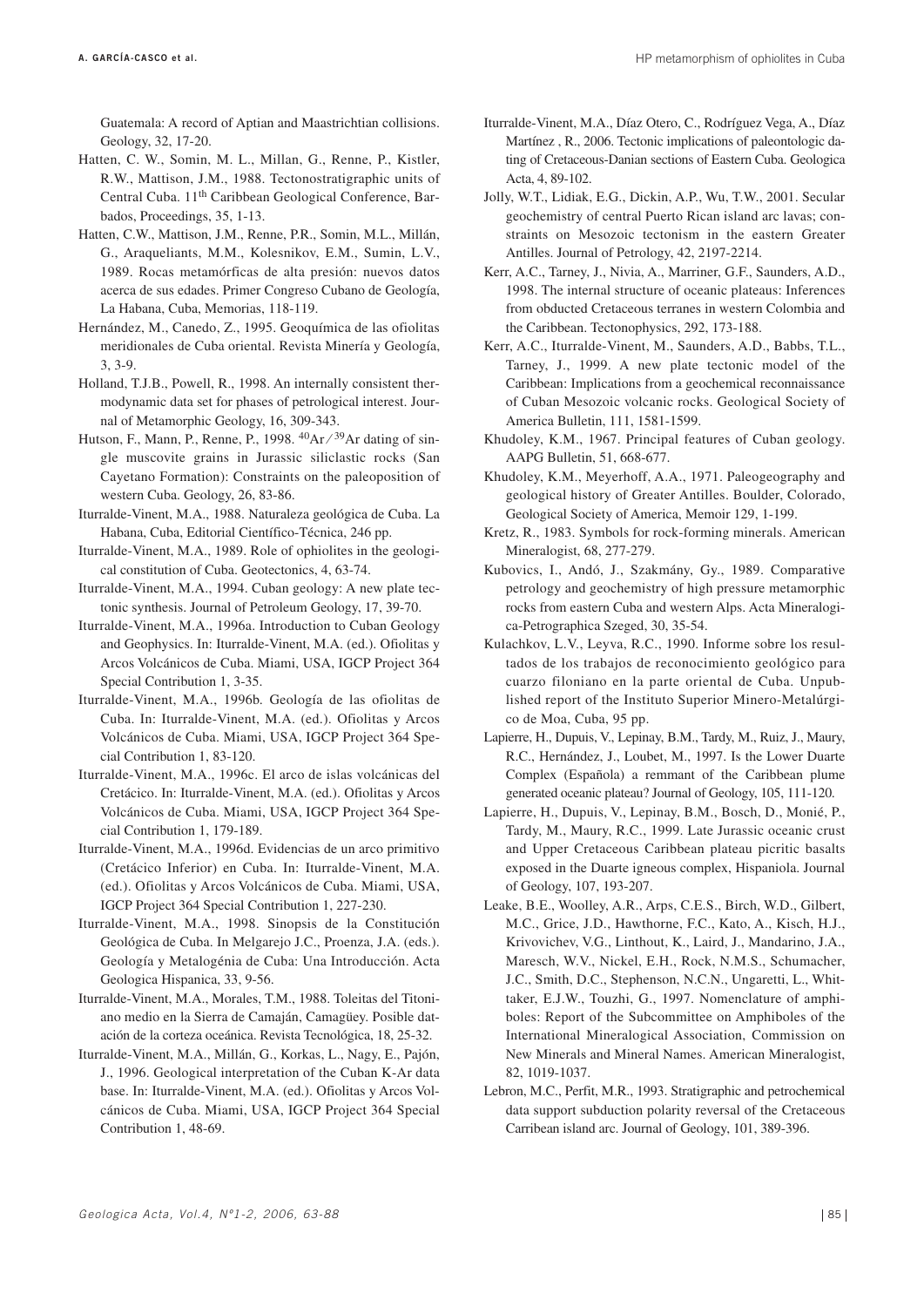- Lebron, M.C., Perfit, M.R., 1994. Petrochemistry and tectonic significance of Cretaceous island-arc rocks, Cordillera Oriental, Dominican Republic. Tectonophysics, 229, 69-100.
- Lewis, J.F., Hames, W.E., Draper, G., 1999. Late Jurassic oceanic crust and Upper Cretaceous Caribbean plateau picritic basalts exposed in the Duarte igneous complex, Hispaniola: A discussion. Journal of Geology, 107, 505-508.
- Lewis, J.F., Escuder Viruete, J., Hernaiz Huerta, P.P., Gutierrez, G., Draper, G., Pérez-Estaún, A., 2002. Subdivisión geoquímica del Arco Isla Circum-Caribeño, Cordillera Central Dominicana: Implicaciones para la formación, acreción y crecimiento cortical en un ambiente intraoceánico. Acta Geologica Hispanica, 37, 81-122.
- Leyva, R.C., 1996. Características geológicas, regularidades de distribución y perspectivas de utilización del cuarzo filoniano de la región oriental de Cuba. Unpublished report of the Instituto Superior Minero-Metalúrgico de Moa, Cuba, 90 pp.
- Llanes, A.L., García, D.E., Meyerhoff, D.H., 1998. Hallazgo de fauna jurásica (Tithoniano) en ofiolitas de Cuba central. III Congreso Cubano de Geología y Minería 2. La Habana, Sociedad Cubana de Geología, Memorias, 241-244.
- Malfait, B.T., Dinkelman, M.G., 1972. Circum-Caribbean tectonic and igneous activity and the evolution of the Caribbean plate. Geological Society of America Bulletin, 83, 251-272.
- Mann, P., 1999. Caribbean sedimentary basins: Classification and tectonic setting. In: Mann, P. (ed.). Caribbean Basins. Sedimentary Basins of the World, 4, Amsterdam, Elsevier Science B.V., 3-31.
- Maresch, W.V., Stanek, K.P., Grafe, F., Idleman, B., Baumann, A., Krebs, M., Schertl, H.P., Draper, G., 2003. Age systematics of high-pressure metamorphism in the Caribbean: confronting existing models with new data. 5<sup>th</sup> Cuban Geological Congress, GEOMIN 2003, La Habana, Cuba, Memorias, 296-298.
- Martínez González, D., Vázquez Torres, M., Chang Carvajal, J.C., Denis Valle, R., Fernández Méndez, O., Fernández de Lara, R., Barrios Cardentey, E., 1994. Informe sobre la Generalización del Mapa Geológico del occidente de Cuba a escala 1:100000. Empresa Geólogo Minera de Pinar del Río. 104 pp.
- Mattson, P.H., 1979. Subduction, buoyant breaking, flipping and strike-slip faulting in the northern Caribbean. Journal of Geology, 87, 293-304.
- Meschede, M., Frisch, W., 1998. A plate tectonic model for the Mesozoic and Early Cenozoic history of the Caribbean plate. Tectonophysics, 296, 269-291.
- Millán, G., 1988. La asociación glaucofana-pumpellita en metagrabroides de la faja metamórfica Cangre. Boletín de Geociencias, 3, 35-36.
- Millán, G., 1996a. Metamorfitas de la asociación ofiolítica de Cuba. In: Iturralde-Vinent, M.A. (ed.). Ofiolitas y Arcos Volcánicos de Cuba. Miami, USA, IGCP Project 364 Special Contribution 1, 131-146.
- Millán, G., 1996b. Geología del complejo de Mabujina. In: Iturralde-Vinent, M.A. (ed.). Ofiolitas y Arcos Volcánicos de

Cuba. Miami, USA, IGCP Project 364 Special Contribution 1, 147-153.

- Millán G., 1997a. Posición estratigráfica de las metamorfitas cubanas. In: Furrazola Bermúdez, G.F., Núñez Cambra, K.E. (eds.). Estudios sobre Geología de Cuba. La Habana, Cuba, Centro Nacional de Información Geológica, 251-258.
- Millán G., 1997b. Geología del macizo metamórfico del Escambray. In: Furrazola Bermúdez, G.F., Núñez Cambra, K.E. (eds.). Estudios sobre Geología de Cuba. La Habana, Cuba, Centro Nacional de Información Geológica, 271-288.
- Millán, G., Somin, M.L., 1985. Contribución al conocimiento geológico de las metamorfitas del Escambray y Purial. Reportes de Investigación de la Academia de Ciencias de Cuba, 2, 1-74.
- Millán, G., Somin, M.L., Díaz, C, 1985. Nuevos datos sobre la geología del macizo montañoso de la Sierra del Purial, Cuba Oriental. Reporte de Investigación del Instituto de Geología y Paleontología, 2, 52-74.
- Morimoto, N., Fabries, J., Ferguson, A.K., Ginzburg, I.V., Ross, M., Seifert, F.A., Zussman, J., Aoki, K., Gottardi, G., 1988. Nomenclature of pyroxenes: Report of the Subcommittee on Pyroxenes of the International Mineralogical Association, Commission on New Minerals and Mineral Names. American Mineralogist, 73, 1123-1133.
- Morris, A.E.L., Taner, I., Meyerhoff, H.A., Meyerhoff, A.A., 1990. Tectonic evolution of the Caribbean region; Alternative hypothesis. In: Dengo, G., Case, J.E. (eds.). Geology of North America. Volume H. The Caribbean region. Boulder, Colorado, Geological Society of America, 339–374.
- Newton, R.C., 1986. Metamorphic temperatures and pressures of Group B and C eclogites. In: Evans, B.W., Brown, E.H. (eds.) Blueschists and Eclogites. Boulder, Colorado, Geological Society of America, Memoir, 164, 17–30.
- Nuñez Cambra, K.E., García-Casco, A., Iturralde-Vinent, M.A., Millán, G., 2004. Emplacement of the ophiolite complex in Eastern Cuba. 32nd International Geological Congress, Session: G20.11 Caribbean Plate Tectonics. Florencia, Proceedings, CD-rom.
- Oh, C.-W., Liou, J.G., 1990. Metamorphic evolution of two different eclogites in the Franciscan Complex, California, USA. Lithos, 25, 41-53.
- Pardo, G., 1975. Geology of Cuba. In: Nairn, A.E.M., Stehlei, F.G. (eds.). The Ocean basins and margins, 3, The Gulf of Mexico and the Caribbean. New York, Plenum Press, 553-615.
- Pindell, J.L., 1985. Alleghenian reconstruction and the subsequent evolution of the Gulf of Mexico, Bahamas and Proto-Caribbean Sea. Tectonics, 4, 1-39.
- Pindell, J.L., 1994. Evolution of the Gulf of Mexico and the Caribbean. In: Donovan, S.K., Jackson, T.A. (eds.). Caribbean Geology: An Introduction. Kingston, Jamaica, U.W.I. Publishers'Association, 13-39.
- Pindell, J.L., Barrett, S.F., 1990. Geologic evolution of the Caribbean region; A plate-tectonic perspective. In: Dengo, G., Case, J.E. (eds.). The Geology of North America, Volume H. The Caribbean Region. Boulder, Colorado, Geological Society of America, 405– 432.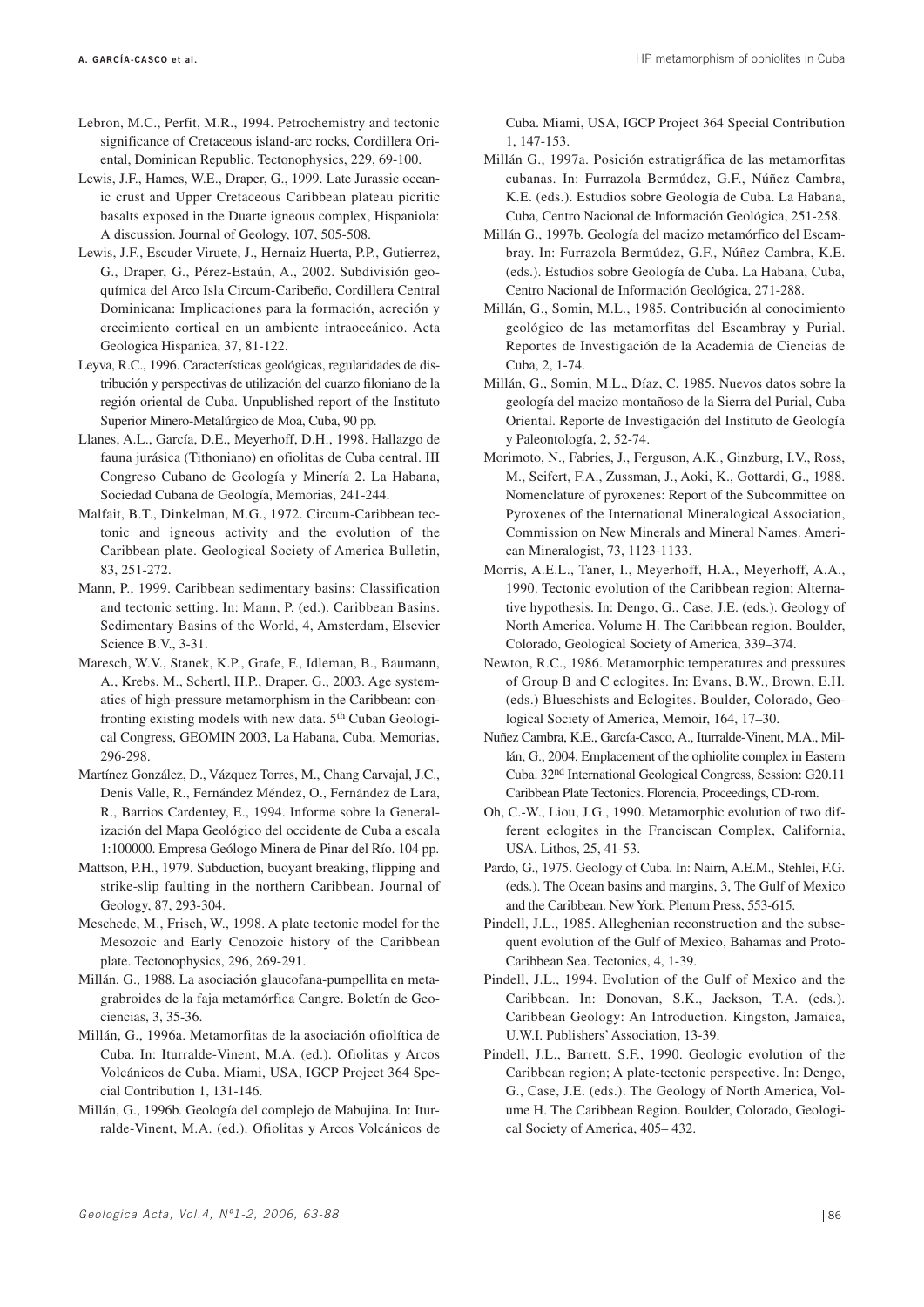- Pindell, J.L., Dewey, J.F., 1982. Permo-Triassic reconstruction of western Pangea and the evolution of the Gulf of Mexico/Caribbean region. Tectonics, 1, 179-212.
- Pindell, J.L., Kennan, L., 2001. Kinematic Evolution of the Gulf of Mexico and Caribbean. In: Fillon, R., Rosen, N., Weimer, P., Lowrie, A., Pettingill, H., Phair, R., Roberts, H., van Hoorn, B. (eds.). Transactions of the Gulf Coast Section Society of Economic Paleontologists and Mineralogists (GCSSEPM) 21st Annual Bob F. Perkins Research Conference, Petroleum Systems of Deep-Water Basins, Houston, Texas, 193-220.
- Piñero Pérez, E., Quintana, M.A., Marí Morales, T., 1997. Caracterización geológica de los depósitos vulcanógeno-sedimentarios de la región Ciego-Camagüey-Las Tunas. In: Furrazola Bermúdez, G., Núñez Cambra, K. (eds.) Estudios sobre Geología de Cuba. La Habana, Centro Nacional de Información Geológica, 345-356.
- Proenza, J., Melgarejo, J.C., Gervilla, F., Lavaut, W., Revé, D., Rodríguez, G., 1998. Cromititas podiformes en la Faja ofiolítica Mayarí-Baracoa (Cuba). Acta Geologica Hispanica, 33, 153-177.
- Proenza, J., Gervilla, F., Melgarejo, J.C. Bodinier, J.L., 1999. Al-and Cr-rich chromitites from the Mayarí-Baracoa ophiolitic belt (eastern Cuba): consequence of interaction between volatile-rich melts and peridotites in suprasubduction mantle. Economic Geology, 94, 547-566.
- Proenza, J., Alfonso, P., Melgarejo, J.C., Gervilla, F., Tritlla, J., Fallick, A.E., 2003. D, O and C isotopes in podiform chromitites as fluid tracers for hydrothermal alteration processes of the Mayari-Baracoa ophiolitic belt, eastern Cuba. In: Verweij, J.M., Doust, H., Peach, C.J., Spiers, C.J., Swennen, R.A.J. (eds.) Proceedings of Geofluids IV. Journal of Geochemical Exploration, 78-79, 117-122.
- Proenza. J.A., Díaz-Martínez, R., Iriondo, A., Marchesi, C., Melgarejo, J.C., Gervilla, F., Garrido, C.J., Rodríguez-Vega, A., Lozano-Santacruz, R., Blanco-Moreno, J.A., 2006. Primitive Cretaceous island-arc volcanic rocks in eastern Cuba: the Téneme Formation. Geologica Acta, 4, 103-121.
- Pszczólkowski, A., 1978. Geosynclinal sequences of the Cordillera de Guaniguanico in western Cuba, their lithostratigraphy, facies development and paleogeography. Acta Geologica Polonica, 28, 1-96.
- Pszczólkowski, A., 1994. Interrelationship of the terranes in western and central Cuba – Comment. Tectonophysics, 234, 339-344.
- Pszczólkowski, A., 1999. The exposed passive margin of North America in western Cuba. In: Mann, P. (ed.). Caribbean Basins. Sedimentary Basins of the World, 4, Amsterdam, Elsevier Science B.V., 93-121.
- Pszczólkowski, A., 2002. The Margot Formation in western Cuba: a volcanic and sedimentary sequence of (mainly) Cenomanian-Turonian Age. Bulletin of the Polish Academy of Sciences, 50, 193-205.
- Pszczólkowski, A., Albear, J.F., 1985. Sobre la edad del metamorfismo y la estructura tectonica de la faja Cangre, Provin-

cia de Pinar del Rio, Cuba. Ciencias de la Tierra y del Espacio, 10, 31-36.

- Pszczólkowski, A., Flores, R., 1986. Fases tectónicas del Cretácico y del Paleógeno de Cuba occidental y central. Bulletin of the Polish Academy of Science (Earth Sciences), 34, 95- 111.
- Pyle, T.E., Meyerhoff, A.A., Fahlquist, D.A., Antoine, J.W., McCrevey, J.A., Jones, P.C., 1973. Metamorphic rocks from northwestern Caribbean Sea. Earth and Planetary Science Letters, 18, 339-344.
- Quintas, F., 1987. Formación Mícara en Yumurí Arriba, Baracoa, Clave para la interpretación de la Geología Histórica pre-Paleocénica de Cuba Oriental. Revista Geología y Minería, 5, 3-20.
- Quintas, F., 1988. Formación Mícara en Yumurí Arriba, Baracoa, Clave para la interpretación de la Geología Histórica pre-Paleocénica de Cuba Oriental. 2ª Parte. Revista Geología y Minería, 6, 3-16.
- Rankin, D., 2002. Geology of St. John, U.S. Virgin Islands. US Geological Survey Professional Paper, 1631, 1-36.
- Ring, U., Brandon, M.T., Willett, S.D., Lister, G.S., 1999. Exhumation processes. In: Ring, U., Brandon, M.T., Lister, G.S., Willett S.D. (eds.). Exhumation Processes: Normal Faulting, Ductile Flow and Erosion. London, Geological Society, Special Publications, 154, 1-27.
- Rosencrantz, E., 1990. Structure and tectonics in the Yucatan basin, Caribbean Sea, as determined from seismic reflection studies. Tectonics, 9, 1037-1059.
- Rosencrantz, E., 1996. Basement structure and tectonics in the Yucatan basin. In: Iturralde-Vinent, M.A. (ed.). Ofiolitas y Arcos Volcánicos de Cuba. Miami, USA, IGCP Project 364 Special Contribution 1, 36-47.
- Schellekens, J.H., 1998. Geochemical evolution and tectonic history of Puerto Rico. In: Lidiak, E.G., Laure, D.K. (eds.). Tectonic and Geochemistry of the Northern Caribbean. Boulder, Colorado, Geological Society of America, Special Paper, 322, 35-66.
- Schneider, J., 2000. Origines et chemins P, T, t d'éclogites de Cuba (Caraïbes) exhumes en contexte de subduction. Unpublished DEA report. University of Montpellier II, France, 43 pp.
- Schneider, J., Bosch, D., Monie, P., Guillot, S., García-Casco, A., Lardeaux, J.M., Torres-Roldán, R.L., Millán, G., 2004. Origin and evolution of the Escambray Massif (central Cuba); an example of HP/ LT rocks exhumed during intraoceanic subduction. Journal of Metamorphic Geology, 22, 227-247.
- Smith, C.A., Sisson, V.B., Avé Lallemant, H.G.A., Copeland, P., 1999. Two contrasting pressure-temperature-time paths in the Villa de Cura blueschist belt, Venezuela: Possible evidence for Late Cretaceous initiation of subduction in the Caribbean. Geological Society of America Bulletin, 111, 831-848.
- Somin, M.L., Millán, G., 1981. Geology of the metamorphic complexes of Cuba (in russian). Moscow, Nauka ed., 219 pp.
- Somin, M.L., Arakelyants, M.M., Kolesnikov, E.M., 1992. Age and tectonic significance of high-pressure metamorphic rocks in Cuba. International Geology Review, 34, 105-118.